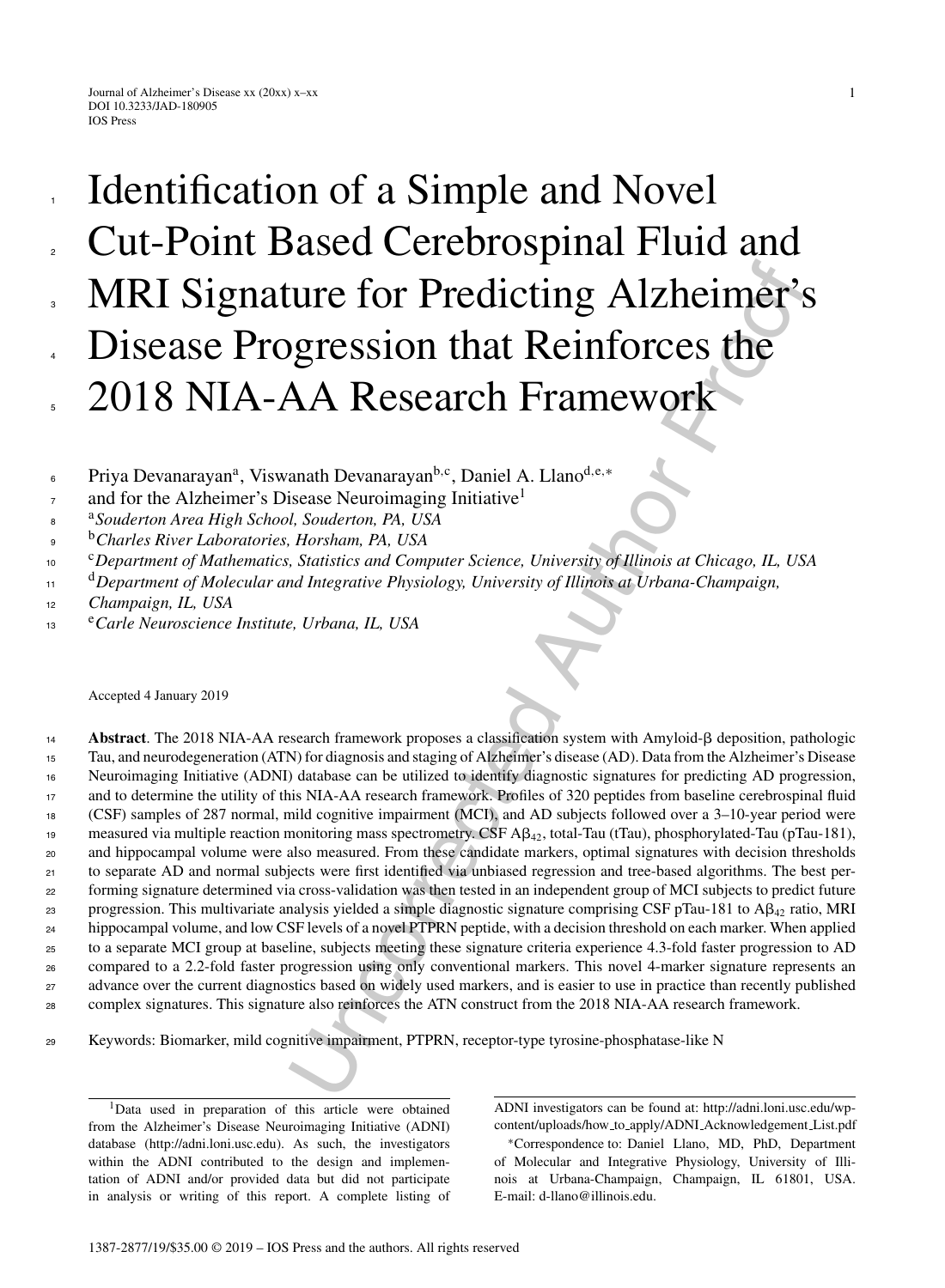#### <sup>30</sup> **INTRODUCTION**

 Tools to provide an early diagnosis and predic- tion of progression to Alzheimer's disease (AD) are of critical importance. Early diagnosis allows care- givers to plan for additional needs which will decrease the overall financial burden of the illness [1, 2]. In addition, early diagnosis may help identify common comorbidities such as depression or undernutrition [3, 4], and may spur lifestyle interventions to mit- igate some of the cognitive impairments associated with aging [5]. Finally, identifying individuals who are more likely to progress will help enrich clini- cal trial populations with subjects with more rapid progression, potentially shortening trial duration.

 Early pathological changes of AD are seen years before the clinical diagnosis of AD. Most studies have shown that individuals with mild cognitive impair-<sup>47</sup> ment (MCI) carry AD pathological burden and have 48 a substantial risk ( $\sim$ 10–15% per year) of develop- ment of dementia [6, 7]. Thus, as new therapeutics are developed that target AD-related pathology, MCI may represent a state during which early interven- tion may change the trajectory of patient outcomes. However, therapeutics targeting A $\beta$  will likely carry potential risks of significant side-effects, as docu- mented in clinical trials [8–10], thus limiting their use to those with a high risk of subsequent cognitive decline. Therefore, what is needed is an approach to accurately identify MCI patients with the highest risk of conversion to AD.

 Multiple potential biomarkers have been iden- tified to aid in the prediction of conversion of <sup>62</sup> MCI to AD. For example, cognitive and behav- ioral biomarkers have been proposed to identify individuals at high-risk for conversion [11–13]. In addition, biomarkers based on brain imaging or measurements in bodily fluids have been identified (for recent reviews, see [14, 15]). The latter groups of biomarkers have recently been organized into a generalizable research framework. This framework, labeled AT(N), describes three classes of biomarkers: 1) "A" or aggregated amyloid-based (e.g., cere- brospinal fluid (CSF) A $\beta_{42}$  levels, amyloid positron emission tomography (PET)), 2) "T" or aggregated tau-based (e.g., CSF phosphorylated tau [pTau-181], tau PET) and 3) "N" or neuronal degeneration- based (e.g., volumetric magnetic resonance imaging (MRI), fluorodeoxyglucose (FDG) PET, CSF total  $\tau$ <sup>8</sup> tau (tTau)) [16, 17]. Furthermore, Jack et al. [16] advocate extending this to the ATX(N) framework, where X can include additional markers from the

multiarray–omics platforms. This research frame-<br>81 work is intended to form a common approach by  $82$ which investigators can communicate about and classify novel biomarkers, thereby allowing their more 84 rapid integration into current research.

or the uneses [1, 21 Im they represent an assessment of bochemical constrained in the beam of the metral metral intervals in the CSF of AD subjects in the entertions to mit-<br>
interaction of AB<sub>42</sub> and interaction observed  $CSF-based biomarkers have been of interest since  $86$$ they represent an assessment of biochemical changes  $87$ in the central nervous system. The most commonlyobserved changes in the CSF of AD subjects have 89 been a reduction of  $A\beta_{42}$  and increase in pTau-181 [18, 19]. We recently identified a 16-analyte  $91$ CSF signature which showed higher sensitivity and 92 specificity than any combination of  $A\beta_{42}$ , tTau, and 93 pTau-181 for the diagnosis of AD versus controls, 94 and, when applied to an independent dataset of MCI 95 subjects, outperformed traditional biomarkers in prediction of conversion to AD [20]. Unfortunately, 97 a complicated 16-analyte signature is not practi-<br>set cal for clinical purposes. Multi-analyte signatures 99 require quality-control measures for each analyte 100 and do not provide an intuitive understanding of  $101$ how changes in the biomarker impact the disease. 102 Therefore, in the current report, we modified the 103 analytical approach to examine the ability of sim- <sup>104</sup> pler signatures using intuitive cut-point thresholds 105 to predict MCI to AD conversion. Such simplified 106 signatures will be easier to implement in practice 107 than a 16-peptide signature. We identify, using data  $108$ from only the AD and age-matched Normal (NL) 109 subjects from the Alzheimer's Disease Neuroimag-<br>110 ing Initiative (ADNI) database, optimal diagnostic 111 signatures using novel CSF peptides combined with 112 conventional CSF and volumetric MRI biomarkers 113 to separate AD and NL subjects. Decision thresh-<br>114 olds are determined on markers that separate AD and 115 NL subjects via unbiased regression and tree-based 116 algorithms  $[21, 22]$ . The best performing signatures  $117$ from the NL and AD subjects were then tested in 118 an independent group of MCI subjects at baseline to  $119$ determine their ability to predict the future progression. The current approach of developing a biomarker 121 signature on one group (AD versus NL) and testing 122 on another (MCI progression or not) has successfully 123 been applied previously  $[23]$  and avoids potential  $124$ biases of approaches that split subjects into subgroups 125 and develop a biomarker on one subgroup and evaluating on the other. The latter approach tends to  $127$ produce signatures that are highly specific to the population under study and can inflate accuracy values. 129 By developing a simple, yet powerful, cross-validated 130 signature for prediction of MCI to AD, this work confirms and extends the  $AT(N)$  framework and provides  $132$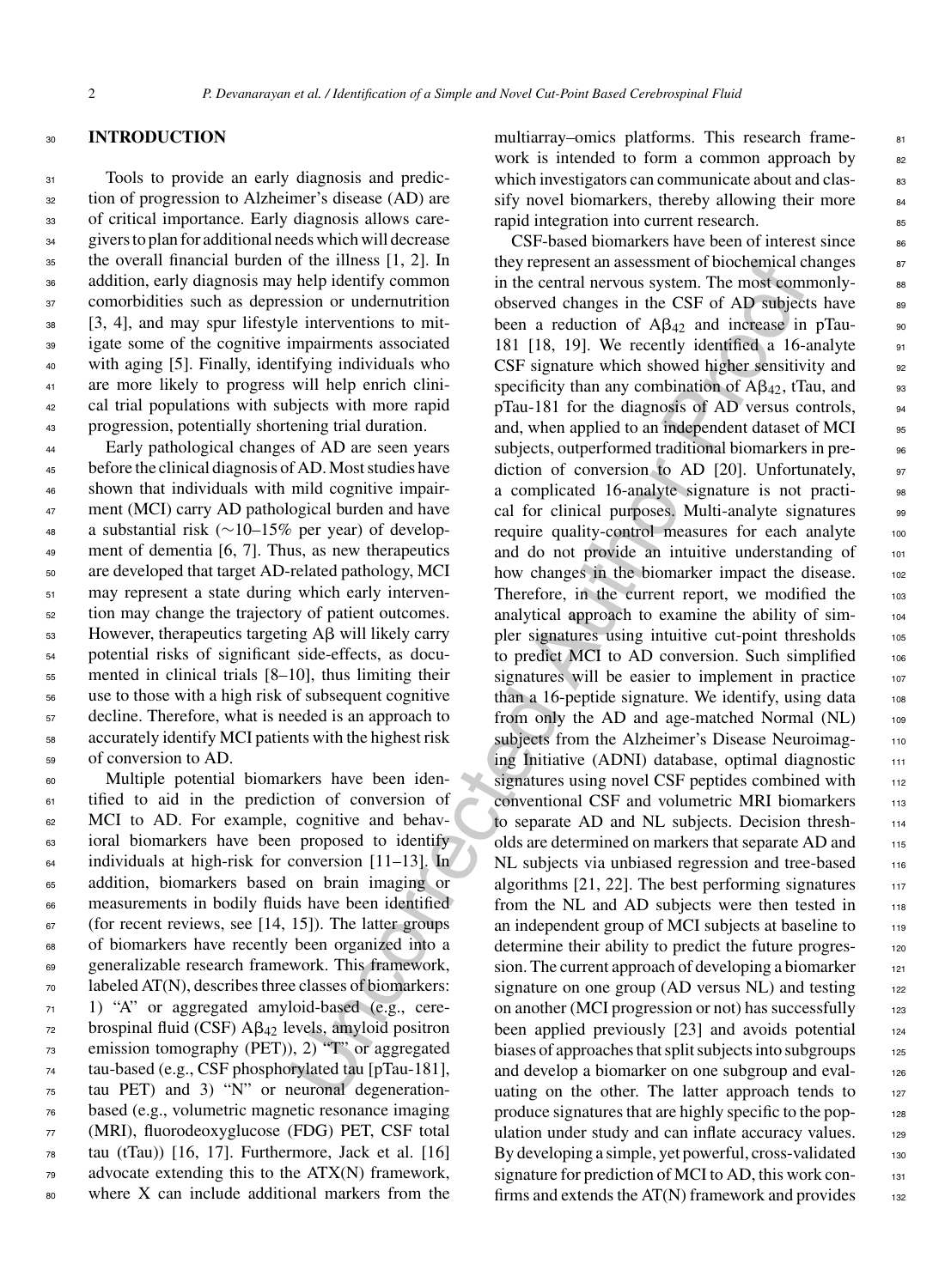<sup>137</sup> **METHODS**

<sup>136</sup> of conversion.

of 20 to 27 and a CDR of 0.5 or 1.0.<br> [th](https://ida.loni.usc.edu/)ere mostly identical<br>
sections to another two magning<br>
from the conventional<br>  $\sim$  Ming and the proofit of the two most of the conventional<br>
from the conventional<br>  $\sim$  Ming and the Data used for this research were mostly identical to that used in Llano et al. [20], except that the pro- gression data on MCI now extends to another two years, and we include data from the conventional biomarkers (CSF amyloid/tau and MRI hippocam- pal volume [HV]) in the analysis. For the sake of completeness, we repeat some of the key infor- mation pertaining to these data in this paper. The ADNI database [\(http://adni.loni.usc.edu\)](http://adni.loni.usc.edu) utilized in this research was launched in 2003 as a public-private partnership, led by Principal Investigator Michael W. 149 Weiner, MD. The primary goal of ADNI has been to test whether serial MRI, PET, other biological markers, and clinical and neuropsychological assess- ments can be combined to measure the progression of MCI and early AD. For up-to-date information, see <http://www.adni-info.org>. This study was conducted across multiple clinical sites and was approved by the Institutional Review Boards of all of the participating institutions. Informed written consent was obtained from all participants at each site. Data used for the analyses presented here were accessed on February 24, 2018. Although the ADNI database continues to be updated on an ongoing basis, most newly added biomarker data are from later time points (i.e., beyond 1 year), in contrast to the baseline data used in this <sup>164</sup> study.

#### <sup>165</sup> *Patient population*

 This research was focused on only those subjects in the ADNI database for whom data from both the con- ventional markers (CSF amyloid/tau and MRI HV) and novel markers (320 peptides from the multiple reaction monitoring (MRM) proteomics panel) were available at baseline. This included 287 subjects with AD, MCI, and NL from the ADNI study that received clinical, neuropsychological, and biomarker assess- ments which were repeated every six months for a 175 period of 3 to 10 years. NL individuals were free of memory complaints or depression and had a Mini-177 Mental State Examination (MMSE) score above 25 and a Clinical Dementia Rating (CDR) score of 0. We note that 80/86 (93%) of NC subjects had an MMSE score of 28 or higher and that 2/86 (2.3%) had

an MMSE score of  $25$  or  $26$ . MCI individuals could  $_{181}$ have MMSE scores of 23 to 30 and required a CDR 182 of 0.5 and an informant-verified memory complaint 183 substantiated by abnormal education-adjusted scores 184 on the Wechsler Memory Scale Revised—Logical 185 Memory II. AD patients could have MMSE scores 186 of 20 to 27 and a CDR of 0.5 or 1.0.

*Imaging* 188

All participants received 1.5 Tesla  $(T)$  structural 189 MRI at baseline and at every six months for the next 190 several years. In addition, approximately 25% also 191 received 3.0 T MRI. Cognitive assessments and neu- <sup>192</sup> roimaging procedures were carried out within two 193 weeks of each other. In this research, we utilized only 194 the baseline HV data measured via MRI and com- <sup>195</sup> puted using the FreeSurfer software at the University 196 of California in San Francisco. Details regarding this <sup>197</sup> software can be found in the "UCSF FreeSurfer Meth- 198 ods" PDF document under "MR Image Analysis" in 199 the ADNI section of https://ida.loni.usc.edu/) as well 200  $\alpha$ s in [24–26].

# *CSF samples* 202

CSF levels of  $A\beta_{42}$ , tTau, and pTau-181 were 203 determined using Innogenetics' INNO-BIA AlzBio3 <sup>204</sup> immunoassay on a Luminex xMAP platform (see 205 [19] for details). These CSF samples were also processed in the Caprion Proteomics platform that uses 207 mass spectrometry to evaluate the ability of a panel 208 of peptides to discriminate between disease states 209 and predict disease progression. The CSF multiplex 210 MRM panel was developed by Caprion Proteomics in 211 collaboration with the ADNI Biomarker Consortium 212 Project Team. A total of 320 peptides generated from 213 tryptic digests of 143 proteins were used in this study  $_{214}$ (see Supplementary Table 1 and the supplemental <sup>215</sup> table in  $[20]$  for list of peptides and proteins).

Details regarding the technology, quality control and validation of the MRM platform can be 218 found in the Use of Targeted Mass Spectrom- <sup>219</sup> etry Proteomic Strategies to Identify CSF-Based 220 Biomarkers in Alzheimer's Disease Data Primer 221 (found under Biomarkers Consortium CSF Pro- <sup>222</sup> teomics MRM Data Primer at<http://ida.loni.usc.edu>). 223 In brief, as described in the data primer and in 224 [27], plasma proteins were depleted from CSF 225 samples using a Multiple Affinity Removal Sys-<br>226 tem (MARS-14) column, and digested with trypsin <sub>227</sub>  $(1:25)$  protease: protein ratio). The samples were then  $228$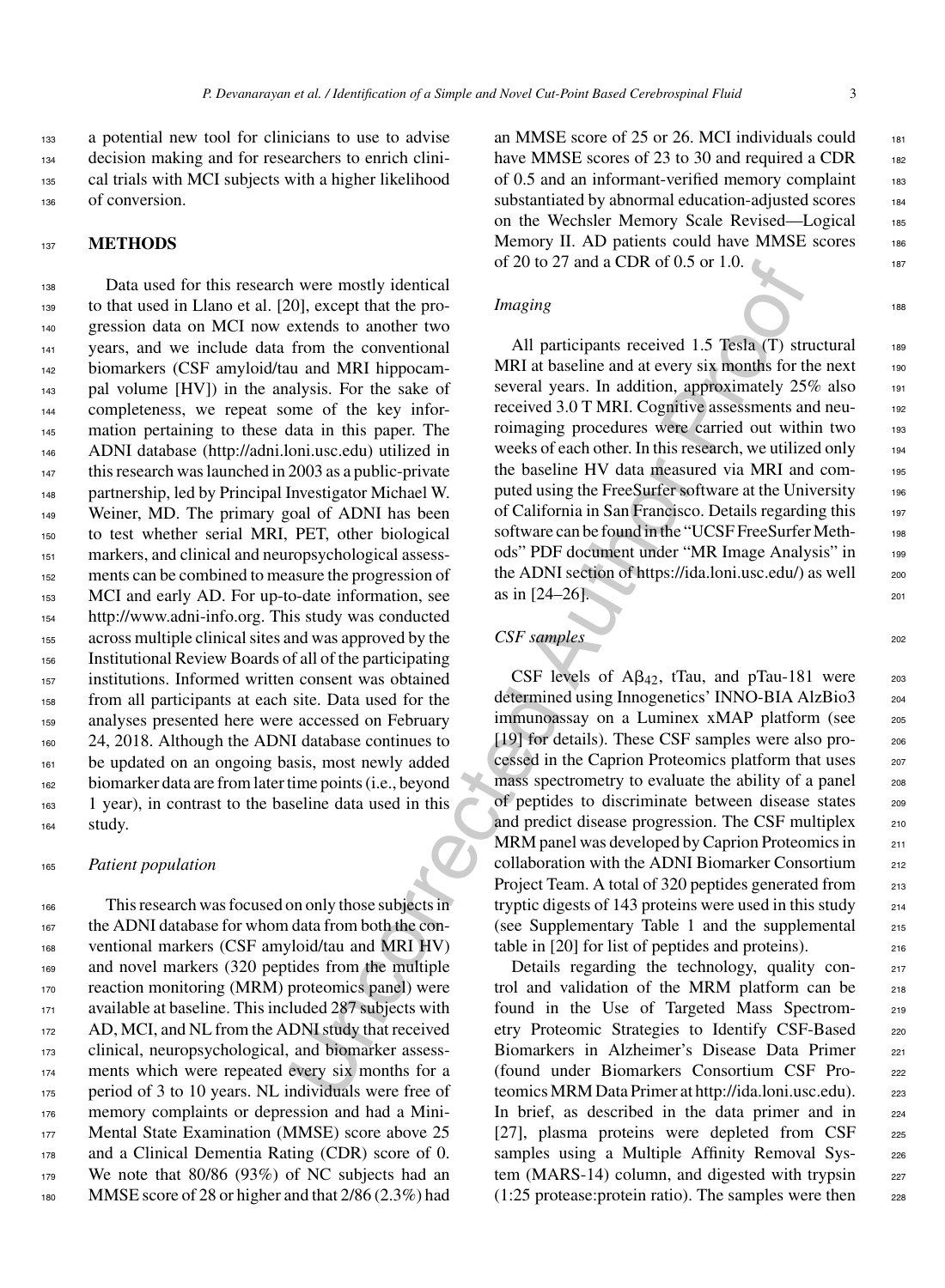|                                                           | Table 1                    |                                                                                               |                |  |
|-----------------------------------------------------------|----------------------------|-----------------------------------------------------------------------------------------------|----------------|--|
|                                                           | Disease-state demographics |                                                                                               |                |  |
|                                                           | AD                         | MCI                                                                                           | NL             |  |
|                                                           | $(n=66)$                   | $(n=135)$                                                                                     | $(n=86)$       |  |
| Gender $(n)$                                              |                            |                                                                                               |                |  |
| М                                                         | 37                         | 91                                                                                            | 44             |  |
| F                                                         | 29                         | 44                                                                                            | 42             |  |
| ApoE $(n)$<br>E4                                          | 47                         | 71                                                                                            | 21             |  |
| Non-E4                                                    | 19                         | 6                                                                                             | 65             |  |
| Age (years, Mean $\pm$ SD)                                | $75.1 \pm 7.5$             | $74.8 \pm 7.4$                                                                                | $75.8 \pm 5.6$ |  |
| Education (years, Mean $\pm$ SD)                          | $15.1 \pm 3$               | $16 \pm 3$                                                                                    | $15.6 \pm 3$   |  |
| $MMSE$ (Mean $\pm$ SD)                                    | $23.5 \pm 1.9$             | $26.9 \pm 1.7$                                                                                | $29.1 \pm 1$   |  |
|                                                           | MCI to AD                  | Stable MCI                                                                                    |                |  |
|                                                           | converters                 |                                                                                               |                |  |
|                                                           | $(n=64)$                   | $(n=71)$                                                                                      |                |  |
| Gender $(n)$                                              |                            |                                                                                               |                |  |
| M<br>F                                                    | 40                         | 51                                                                                            |                |  |
| ApoE $(n)$                                                | 24                         | 20                                                                                            |                |  |
| E4                                                        | 40                         | 31                                                                                            |                |  |
| Non-E4                                                    | 24                         | 40                                                                                            |                |  |
| Age (years, Mean $\pm$ SD)                                | $74.9 \pm 7.6$             | $74.7 \pm 7.2$                                                                                |                |  |
| Education (years, Mean $\pm$ SD)                          | $15.6 \pm 3.0$             | $16.4 \pm 2.9$                                                                                |                |  |
| $MMSE$ (Mean $\pm$ SD)                                    | $26.4 \pm 1.7$             | $27.4 \pm 1.6$                                                                                |                |  |
|                                                           |                            |                                                                                               |                |  |
| AP 5500 LC-MS/MS system at<br>. MRM experiments were per- |                            | nature derivation process were fully embedde<br>The optimally performing signature was then s |                |  |
| drupole (Q) mass spectrometers.                           |                            | from this cross-validation procedure on the t                                                 |                |  |
| rd (Q3) mass analyzer were used                           |                            | set. This optimal signature was then applied or                                               |                |  |
| ion and a corresponding frag-                             |                            | arate group of MCI subjects at baseline to det                                                |                |  |
| ent ions were generated in Q2 by                          |                            | its ability to predict the future progression of                                              |                |  |
| sociation. All peptide levels are                         |                            | MCI subjects to AD. We now provide more                                                       |                |  |
| zed and log2-transformed inten-                           |                            | on the different steps of this analysis process.                                              |                |  |
| rs have done previously [20, 27],                         |                            | Most algorithms in the predictive modeli                                                      |                |  |
| the manner in which they were                             |                            | machine learning literature yield signatures                                                  |                |  |
| ity-controlled dataset.                                   |                            | form of a mathematical equation (e.g., logistic                                               |                |  |
|                                                           |                            | sion) or a large multi-layer decision tree                                                    |                |  |
|                                                           |                            |                                                                                               |                |  |
|                                                           |                            | classification tree models) or a complex mode                                                 |                |  |
|                                                           |                            | out an explicit closed-form mathematical ed                                                   |                |  |
| the details of the analysis steps,                        |                            | (e.g., random forests, support vector mac                                                     |                |  |
| the overall analysis process out-                         |                            | Therefore, most multivariate biomarker sig                                                    |                |  |
| Raw expression data from the                              |                            | that have been proposed in the AD literatu                                                    |                |  |
| anel was normalized as outlined                           |                            | such complex forms and are often based on                                                     |                |  |
| I subset of features among the                            |                            | ous markers (e.g., 16-marker signature in [2]                                                 |                |  |
| core CSF amyloid/tau markers                              |                            | 29-marker signature in [27], and is part of the                                               |                |  |
| al volume was first selected from                         |                            | for their lack of translation and use in the clin                                             |                |  |
| D and NL subjects [28, 29]. Then                          |                            | One of the important analysis objectives                                                      |                |  |
| m of simple decision thresholds                           |                            | paper was to derive biomarker signatures t                                                    |                |  |

 lyophilized, desalted and analyzed by LC/MRM-MS analysis on a QTRAP 5500 LC-MS/MS system at Caprion Proteomics. MRM experiments were per- formed on triple quadrupole (Q) mass spectrometers. The first (Q1) and third (Q3) mass analyzer were used to isolate a peptide ion and a corresponding frag- ment ion. The fragment ions were generated in Q2 by collision induced dissociation. All peptide levels are presented as normalized and log2-transformed inten- sities as we and others have done previously [20, 27], which is identical to the manner in which they were provided in the quality-controlled dataset.

#### <sup>241</sup> *Statistical methods*

<sup>242</sup> Before describing the details of the analysis steps, we first summarize the overall analysis process out- lined in (Fig. 1). Raw expression data from the 320-peptide MRM panel was normalized as outlined in [27]. The optimal subset of features among the 247 MRM panel plus the core CSF amyloid/tau markers and MRI hippocampal volume was first selected from <sup>249</sup> the training set of AD and NL subjects [28, 29]. Then signatures in the form of simple decision thresholds on each marker were derived by applying two mul- tivariate subgroup identification algorithms [21, 22] on this training set. The performance of these sig- natures for differentiating the AD and NL subjects were then assessed via an internal cross-validation

procedure, within which the feature selection and sig-<br>256 nature derivation process were fully embedded [30]. 257 The optimally performing signature was then selected <sub>258</sub> from this cross-validation procedure on the training 259 set. This optimal signature was then applied on a sep-<br>260 arate group of MCI subjects at baseline to determine <sup>261</sup> its ability to predict the future progression of these 262 MCI subjects to AD. We now provide more details 263 on the different steps of this analysis process. <sup>264</sup>

Most algorithms in the predictive modeling and 265 machine learning literature yield signatures in the 266 form of a mathematical equation (e.g., logistic regres- <sup>267</sup> sion) or a large multi-layer decision tree (e.g., 268 classification tree models) or a complex model with- <sup>269</sup> out an explicit closed-form mathematical equation 270 (e.g., random forests, support vector machines). <sup>271</sup> Therefore, most multivariate biomarker signatures 272 that have been proposed in the AD literature take  $273$ such complex forms and are often based on numer-<br>274 ous markers (e.g., 16-marker signature in [20] and <sup>275</sup> 29-marker signature in [27], and is part of the reason  $276$ for their lack of translation and use in the clinic. 277

One of the important analysis objectives in this 278 paper was to derive biomarker signatures that are 279 more amenable for routine clinical use and practice. 280 Therefore, we wanted the signatures to be as small as 281 possible (i.e., as few markers as possible), and to take 282 a simple form of a binary decision rule that is enabled 283 by a threshold (cut point) on each marker. We call 284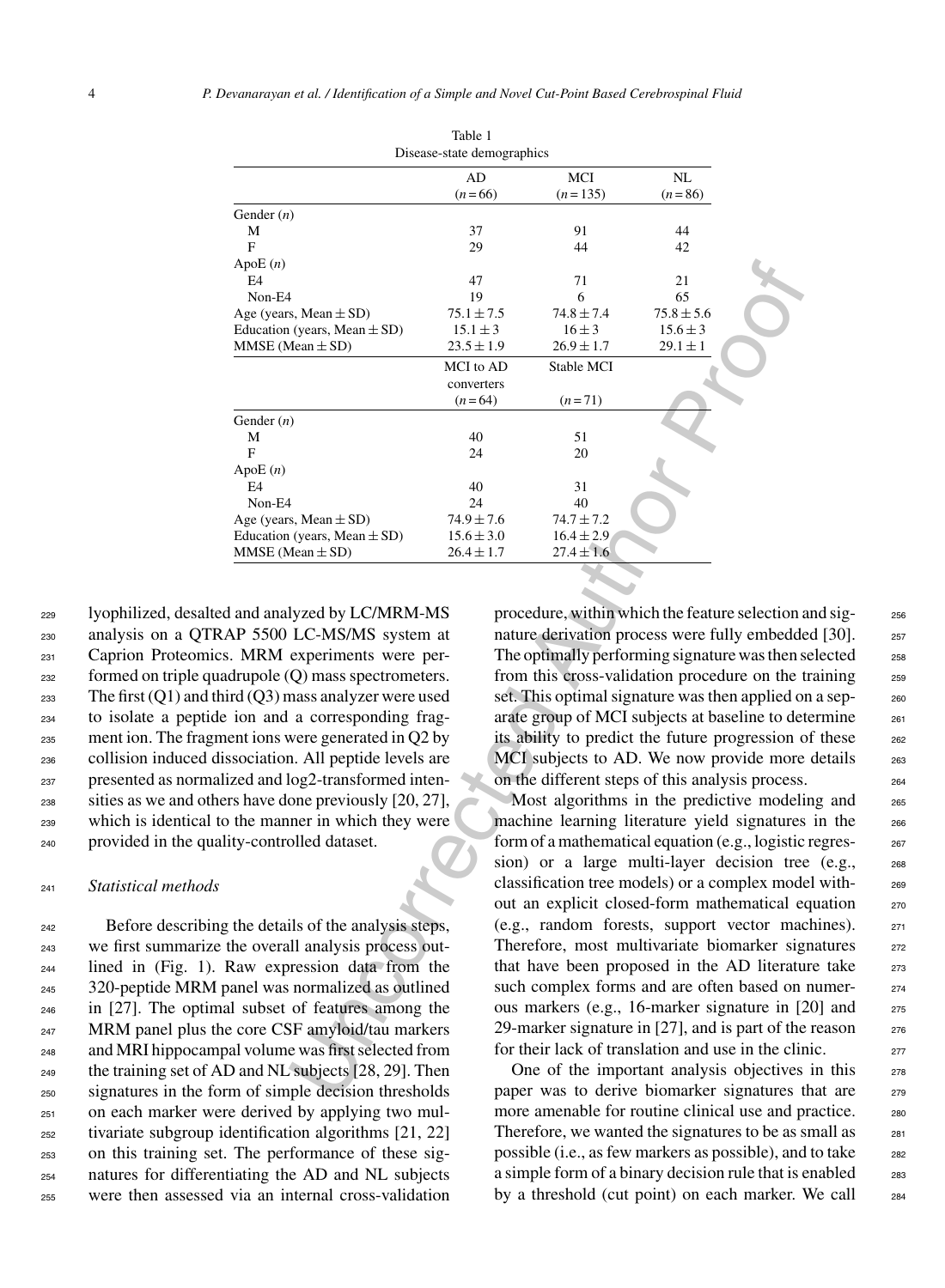# **Statistical Analysis Flow-Scheme**



Fig. 1. Statistical analysis flow-scheme.

 such signatures as multivariate threshold-based sig- natures. When applying such a signature in practice, one would simply compare the measure level of each marker from this signature to its decision threshold in order to predict the phenotype of the subject (e.g., AD or NL diagnosis, or whether not an MCI subject at baseline will progress to AD in the future), with- out the need for complex calculations, formulae or a mathematical model.

 As noted above, there are relatively fewer algorithms in the statistical literature for deriv- ing such multivariate threshold-based signatures. We use two recently published nonparametric subgroup-identification algorithms called Patient Rule Induction Method (PRIM) [21] and Sequential Bootstrapping and Aggregation of Trees (BATTing) [22]. These algorithms were found to significantly outperform the current benchmark algorithms in the predictive modeling literature [22]. The PRIM algo- rithm identifies regions in the training dataset where patients present a target phenotype such as disease diagnosis or progression in our case. This is accom- plished via an iterative combination of peeling and pasting steps with respect to optimal markers, where small fractions of the data are removed or added to the current region, until the region is optimized for 311 the target phenotype. The sequential BATTing algo-312 rithm sequentially stratifies the training dataset with respect to the most optimal markers one at a time, with the optimal thresholds on each marker estimated via a resampling approach. Further details on these algorithms are provided in [21, 22].

317 We employ both these algorithms in our analy-<sup>318</sup> sis, and the best performing signatures are chosen

For consideration and SNL subjects<br>
or  $\frac{1}{400}$  and the stream of the stream of the stream of the stream original and the stream original and the stream original and the stream original and the stream original and the via the internal cross-validation procedure within the  $\qquad$  319 AD versus NL training set. Prior to the application 320 of these algorithms on the amyloid/tau markers, MRI 321 hippocampal volume, and 320-peptide MRM panel, <sub>322</sub> an optimal subset of promising markers (features) 323 were first selected within the training set of AD and 324 NL subjects via a Lasso-based regularization method <sub>325</sub> [28], along with a bootstrap resampling procedure  $326$ [29] to improve the stability of the feature selection  $327$ process. This process does not require the specifi- <sup>328</sup> cation of a certain number of features because the 329 optimal number is selected based on maximizing the 330 differentiation of AD and NL subjects within this 331 training set  $[28, 29]$ . The application of PRIM and  $332$ Sequential BATTing algorithms on this optimal sub-<br>333 set of features then yields signatures in the form of 334 simple decision thresholds on each of the optimal fea-<br>335 tures  $[22]$ . As explained earlier in this section and as  $336$ illustrated in Fig. 1, the feature selection and signa- $337$ ture derivation process are fully embedded within the <sub>338</sub> rigorous internal cross-validation framework that is 339 explained below. 340

The predictive performance of the optimal signa-<br>341 ture from each algorithm for differentiating the  $AD$  342 and NL subjects within the training set was evaluated  $343$ via 10 iterations of five-fold internal cross-validation. 344 In this procedure, the training set data were first 345 divided into five random subsets (folds). Each fold 346 was left out one at a time, and the remaining four  $347$ folds were used to derive a signature. This signature  $\frac{348}{2}$ was then used to predict the AD or NL disease state 349 of each subject in the left-out fold. This process was 350 carried out for each left-out fold one at a time, and 351 the predictions of all the five left-out folds were then  $_{352}$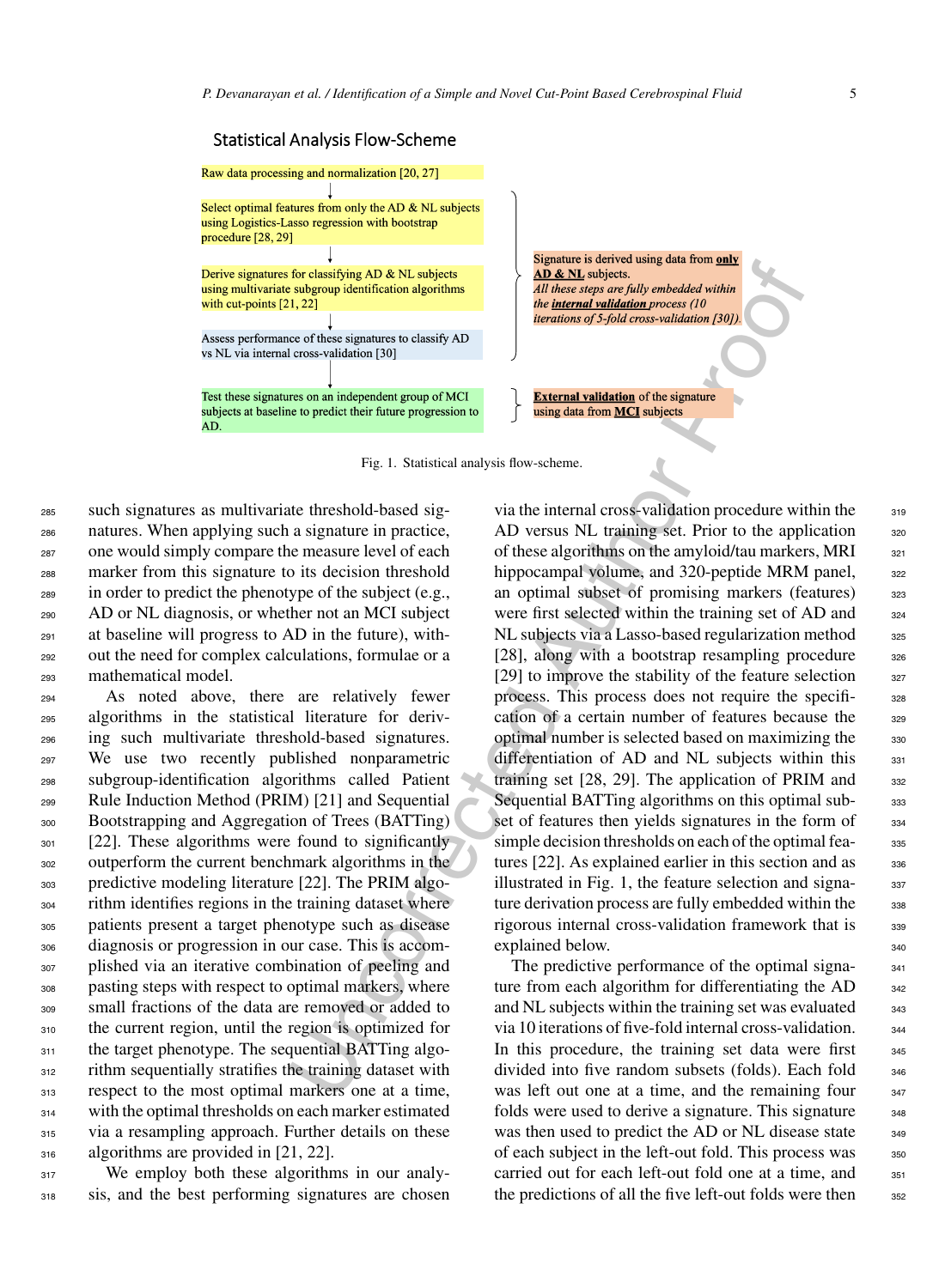aggregated. Performance measures such as the pos- itive and negative predictive value (PPV, NPV) and overall accuracy were calculated by comparing the predicted AD versus NL status of each subject in the left-out fold to the true diagnostic status. For better reliability and robustness of these performance mea- sures, this internal cross-validation procedure was repeated 10 times and the median of each these perfor- mance measures was calculated. Most importantly, all steps of the signature derivation process, includ- ing the feature selection process mentioned above, were fully embedded within this cross-validation to further reduce any possible bias [31]. This method for robust estimation of the performance of multi- variate signatures in predictive modeling has been recommended in the white-paper by bioinformatics experts from the FDA, industry and academic in the Microarray Quality Control Consortia working group [30].

372 The optimal signature from the best performing algorithm (i.e., the signature that best differentiated AD and NL subjects in the internal cross-validation) was now tested on a separate independent group of 376 135 MCI subjects at baseline, to predict their future 377 progression to AD. As this signature takes the form of a simple decision rule with a cut point on each marker in the signature, no mathematical equation or model fitting was needed for the prediction of each subject. The MCI subjects whose markers at baseline satis- fied the cut points of this signature were predicted to be AD-like (called "Signature Positive") and there- fore considered as future converters to AD. The MCI subjects whose markers at baseline did not satisfy the cut points of this signature were predicted to be NL-like (called "Signature Negative") and therefore considered as non-converters.

 These baseline predictions of the MCI subjects were then compared to the follow-up clinical data. 391 Performance metrics such as the PPV, NPV, and overall accuracy were calculated by comparing the predictions to the known progression status of the 394 MCI subjects to AD over the next 36 months. Comparisons of the performance metrics between different signatures were carried out via exact McNe-mar's test.

 These multivariate threshold-based signatures were then evaluated for ability to differentiate the future time to progression of the MCI subjects to AD. This was accomplished by comparing the time for MCI to AD progression of the predicted signature positive MCI subjects at baseline (i.e., the MCI sub-jects that satisfied the cut points of the markers this signature at baseline) versus the predicted signature-<br>405 negative MCI subjects at baseline via Kaplan-Meier analysis. For this evaluation, the progression of MCI  $_{407}$ subjects to AD over the entire future time course until the last follow-up visit (up to months) was taken  $408$ into consideration. 410

This analysis procedure was carried out sepa- <sup>411</sup> rately for the following subsets of markers, along with APOE genetic status, age, gender and education 413  $(4 \text{ markers})$ :  $414$ 

- MRI brain HV: 5 total markers (the 4 markers 415  $above + HV$   $416$
- $CSF A\beta_{42}$ , tTau, pTau-181, ratios of tTau to  $A\beta_{42}$  417 & pTau-181 to  $\mathsf{A}\beta_{42}$  (AT): 9 total markers  $418$
- $AT + HV: 10$  total markers, and  $419$
- $AT + HV + 320$  peptides from the CSF MRM  $_{420}$ panel: 330 total markers.

did into procedure was carrel out<br>
into an of each these performation of each these performatily for the following subsets of matters<br>
itend. Most importantly, with APOF genetic status, age, gender and education<br>
into fre While it is not necessary for a signature that differentiates AD versus NL subjects to predict the <sup>423</sup> progression of MCI subjects to AD, we wanted a signature that predicts disease progression to also be relevant for disease diagnosis as it would better reflect the AD pathology. Most importantly, this evaluation of the AD versus NL signature on the MCI subjects at baseline to predict their future progression to AD not only served as an independent verification of the utility of our signature, but also put it to a much greater test to see whether it is robust enough to address a different and more important question related to 433 the prediction of future progression of the MCI sub- <sup>434</sup> jects to AD. The analysis procedure described here is summarized in (Fig. 1). 436

The outliers shown in the box-plot figures meet the following criteria; samples results greater than  $Q3$  $+ 1.5 \times (03-01)$  or lower than  $01-1.5 \times (03-01)$ , 439 where Q1 and Q3 are the 25th and 75th percentiles respectively. Although these outliers are shown in the figures, they were not excluded from the analysis to derive optimal signatures. This is because the algo-<br>rithms used in our analysis (Sequential BATTing and <sup>444</sup>  $PRIM; [21, 22]$  are nonparametric (distribution-free) and robust to extreme values. 446

All analyses related to predictive modeling and signature derivation were carried out using R 448  $(http://www.R-project.org), version 3.4.1, with the  $449$  $(http://www.R-project.org), version 3.4.1, with the  $449$$$ publicly available package, SubgrpID  $[22]$ . The time  $450$ to progression analysis of the derived signatures and <sup>451</sup> related assessments were carried out using JMP®, <sup>452</sup> version  $13.2$ .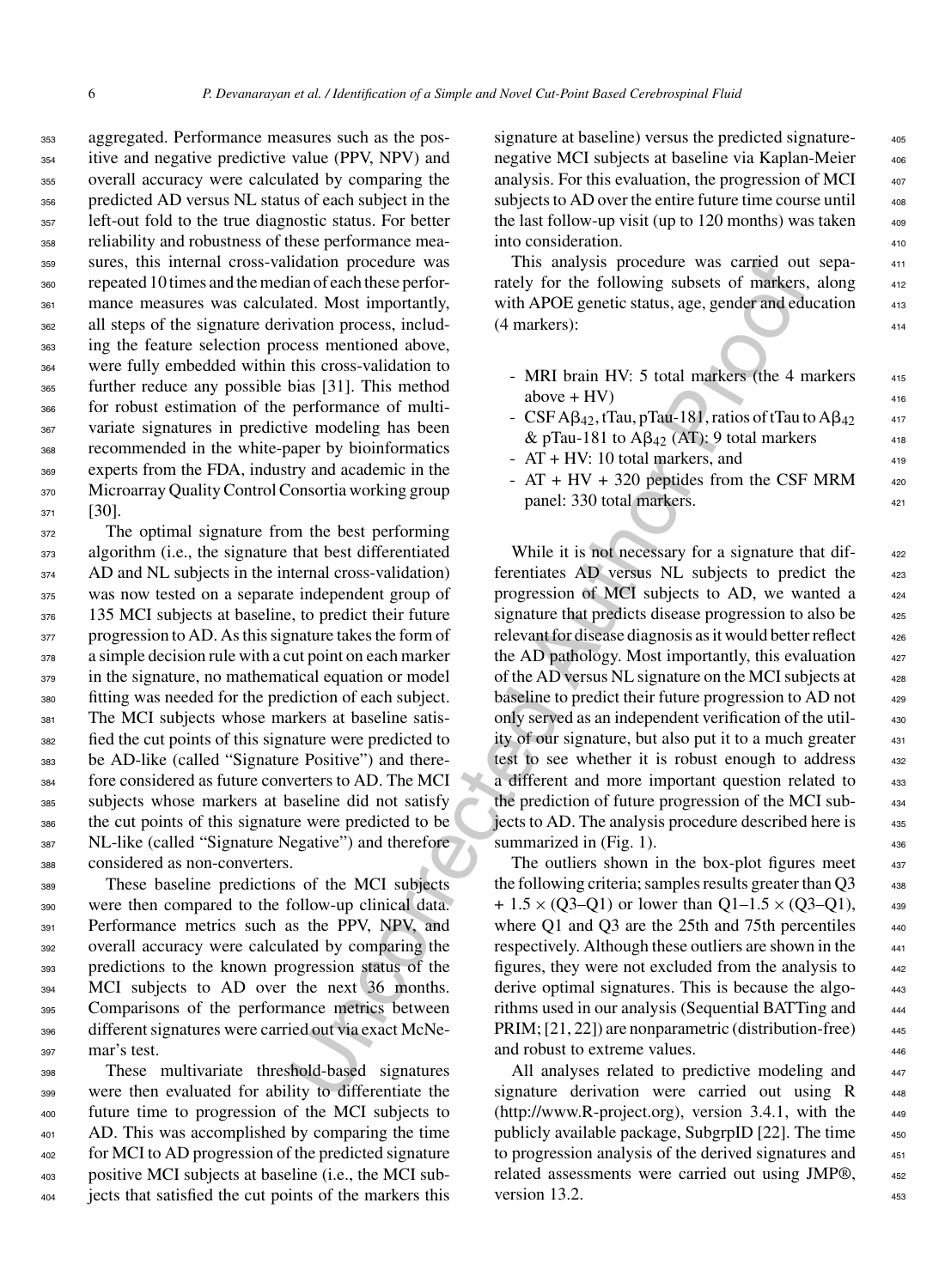## <sup>454</sup> **RESULTS**

#### <sup>455</sup> *Disease-state demographics*

 Table 1A summarizes the key demographics of the 66 AD, 135 MCI, and 86 NL subjects, and Table 1B provides a breakdown of the 135 MCI subjects in terms of their future progression. The subjects were balanced across groups in terms of age and educa- $\frac{461}{461}$  tion (both  $p > 0.05$ ). There were significantly more males (59.1%) than females (40.9%) in the study, though similar numbers of male and female MCI subjects converted to AD over a three-year period (44% versus 54.6%, *p* = 0.248, Chi-squared test). As shown previously [32], the presence of at least one copy of the APO-E4 allele was a risk factor for AD (71.2% AD, 52.6% MCI and 24.4% NL,  $p < 0.0001$ , Chi-squared test). In addition, this allele also tracked with MCI to AD progression over a 36-month period (37.5% of non-E4 versus 56.3%) of E4 progressed to AD,  $p=0.029$ , Chi-squared <sup>473</sup> test).

#### <sup>474</sup> *Disease state classification*

 The distribution of the conventional biomark- ers for NL, MCI, and AD subjects are shown in (Fig. 2A-D). While the means significantly dif- fer across groups  $(p < 0.0001)$ , the considerable overlap of expression levels greatly limits the diag- nostic utility of any of these markers on their <sup>481</sup> own.

 Multivariate analysis of the various markers using data-driven computational algorithms described above yielded optimal signatures for differentiating the disease states and prediction of disease progres- sion. These signatures are summarized in (Table 2). Interestingly, the signature derived from the conven- tional and novel markers took a very simple form based on only a few markers, with representations from both the conventional markers and the novel 491 MRM panel, along with a cut-point on each of them; <sup>492</sup> it took the form of HV <7.65 cm<sup>3</sup>, ratio of pTau 493 to  $\text{A}\beta_{42}$  >0.09 and a PTPRN peptide (sequence 494 SELEAQTGLQILQTGVGQR, referred to here as PTPRN.SELE) <10.22 intensity units. Figure 2E and F show the significant decline of PTPRN.SELE  $_{497}$  in AD relative to both NL ( $p = 0.002$ ) and MCI ( $p = 0.004$ ), and a trend toward a decline in base- line MCI subjects that progress to AD in the future  $_{500}$   $(p=0.065)$ .

#### *Prediction of MCI to AD progression* 501

For disease state classification, the signatures  $502$ derived from all data scenarios have similar levels 503 of overall accuracy, with no discernable advan- <sup>504</sup> tage of adding novel markers from the MRM 505 panel to the conventional markers. However, for  $\frac{506}{200}$ the prediction of 36-month progression in the independent group of 135 MCI subjects at baseline, some the signature derived from the collection of both 509 conventional and novel markers significantly out-<br>
<sub>510</sub> performs the signatures based on the conventional  $_{511}$ markers ( $p = 0.0002$ ), with the NPV increasing from  $512$ 70.2% to 77.6% ( $p = 0.0032$ ) and the PPV increasing slightly from  $60.2\%$  to  $61.6\%$  ( $p = 0.0107$ ).  $514$ Thus, the addition of a novel PTPRN peptide 515 from the MRM panel to the conventional AD 516 markers substantially improves the prediction of  $517$ 36-month disease progression in MCI subjects at 518 baseline.

135 Multiplets im pant to the conventional markets, rowever the prediction of 36-month progression in the convention of 135 MCI subjects are the signature period (40.9%) in the studies are been equived the signature deriv Based on the available  $3-10$ -year follow-up clinical data available on these subjects, the performance  $\frac{521}{2}$ of the optimal signatures from all the scenarios was  $522$ further assessed on this independent group of base-<br>
<sub>523</sub> line MCI subjects with respect to their future time  $524$ to progression. Table  $3$  includes a summary of the  $525$ 25th percentile, median, and 75th percentile time 526 to progression of the signature negative and signature positive subjects, and the overall hazard ratio  $528$ with  $95\%$  confidence bands. Based on these results,  $529$ the optimal combination of conventional markers 530 showed a hazard ratio of  $2.2$  suggesting that the  $531$ MCI subjects meeting the criteria of this signa-<br>532 ture experience 2.2-fold faster progression to AD.  $\frac{533}{2}$ However, the MCI subjects that meet the signa-<br>534 ture criterion from the scenario that includes the 535 PTPRN peptide experience 4.3-fold faster progres-<br>
<sub>536</sub> sion to AD, as shown in  $(Fig. 3)$ . To determine  $537$ if the impact of PTPRN was likely isolated to the 538 particular peptide fragment (PPRN.SELE, the other 539 two PTPRN peptides, AEAPALFSR, referred to as  $_{540}$ PTPRN.AEAP and LAAVLAGYGVELR, referred  $_{541}$ to as PTPRN.LAAV) in the MRM panel were 542 also assessed. The pairwise correlations between 543 these three peptides are all over 87% (data not 544  $shown)$ .  $545$ 

There were more male  $(n=91)$  MCI subjects than  $_{546}$ female  $(n=44)$  and, as described above, similar proportions (40/91 and 24/44,  $p=0.248$ , Chi-squared 548 test) converted to AD over 36 months. Among 549 the female subjects, the optimal signature had an 550 NPV of  $87.5\%$  and a PPV of  $63.9\%$ . Among the  $_{551}$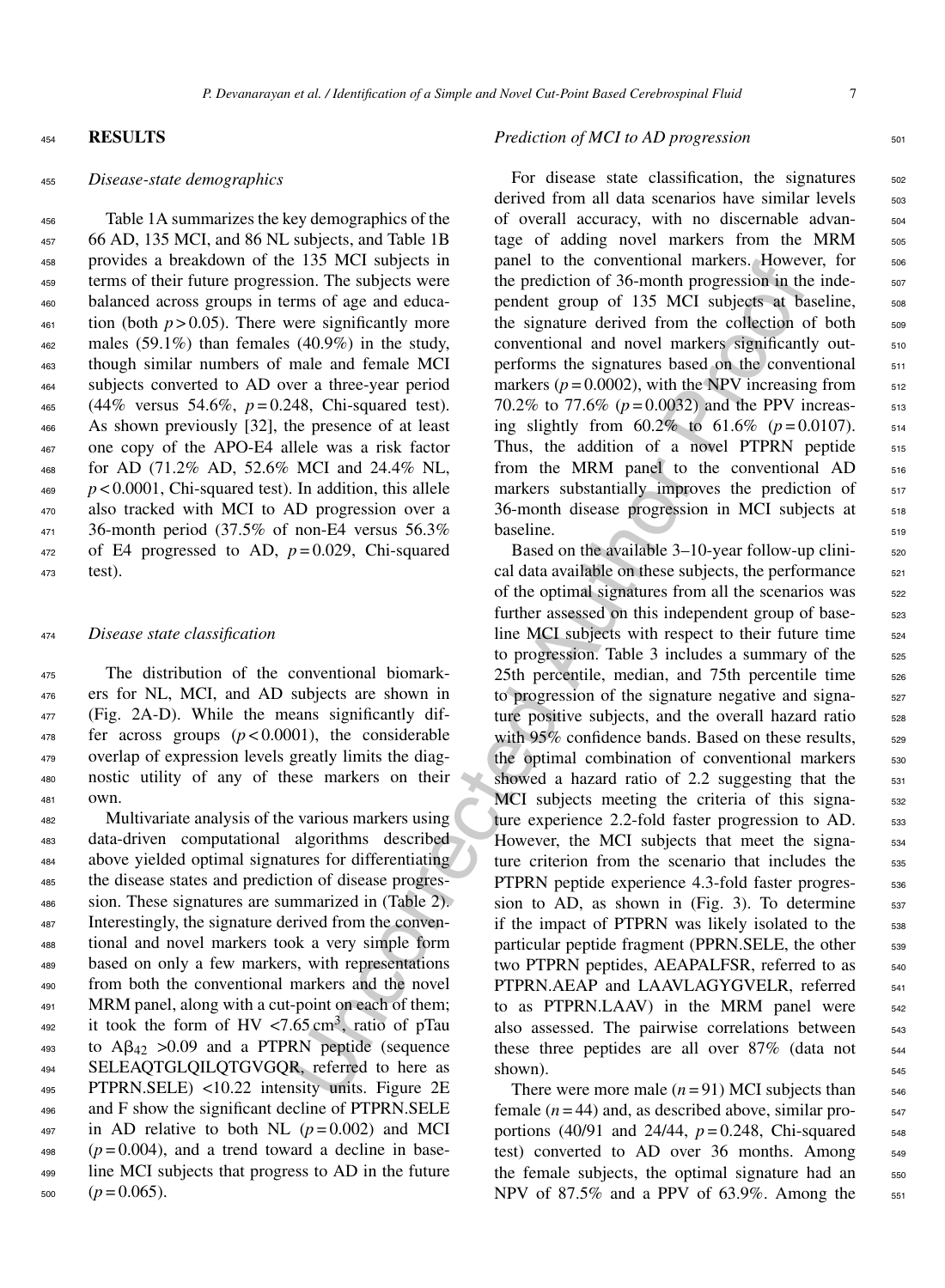

Fig. 2. Distribution of four conventional markers of AD (A:  $C$ SF A $\beta$ 42, B: CSF pTau-181, C: CSF tTau, D: MRI HV) are shown for the NL, MCI and AD subjects at baseline. Among the MCI subjects, those that progressed to AD over 36 months are shown in red and rest are shown in blue. The bottom and top ends of the box represent the first and third quartiles respectively, with the line inside the box representing the median. Lines extending out of the ends of the box indicate the range of the data, minus the outliers. The points outside the lines are the low and high outliers. E) Distribution of PTPRN.SELE peptide (in normalized log2 transformed intensity units) is shown across the NL, MCI and AD groups at baseline, and F) for the baseline MCI subjects that either progressed to AD or remained stable over the next 36 months.

 male subjects these numbers were 75.6% and 60%, respectively. Given the small numbers of female  $_{554}$  signature-negative subjects ( $n = 8$ ), no statistical com-parison was made for NPV and PPV values between

gender groups. However, the values are qualitatively similar, suggesting that there is no significant impact of gender on the utility of optimal signature to predict  $\qquad$ MCI to AD conversion.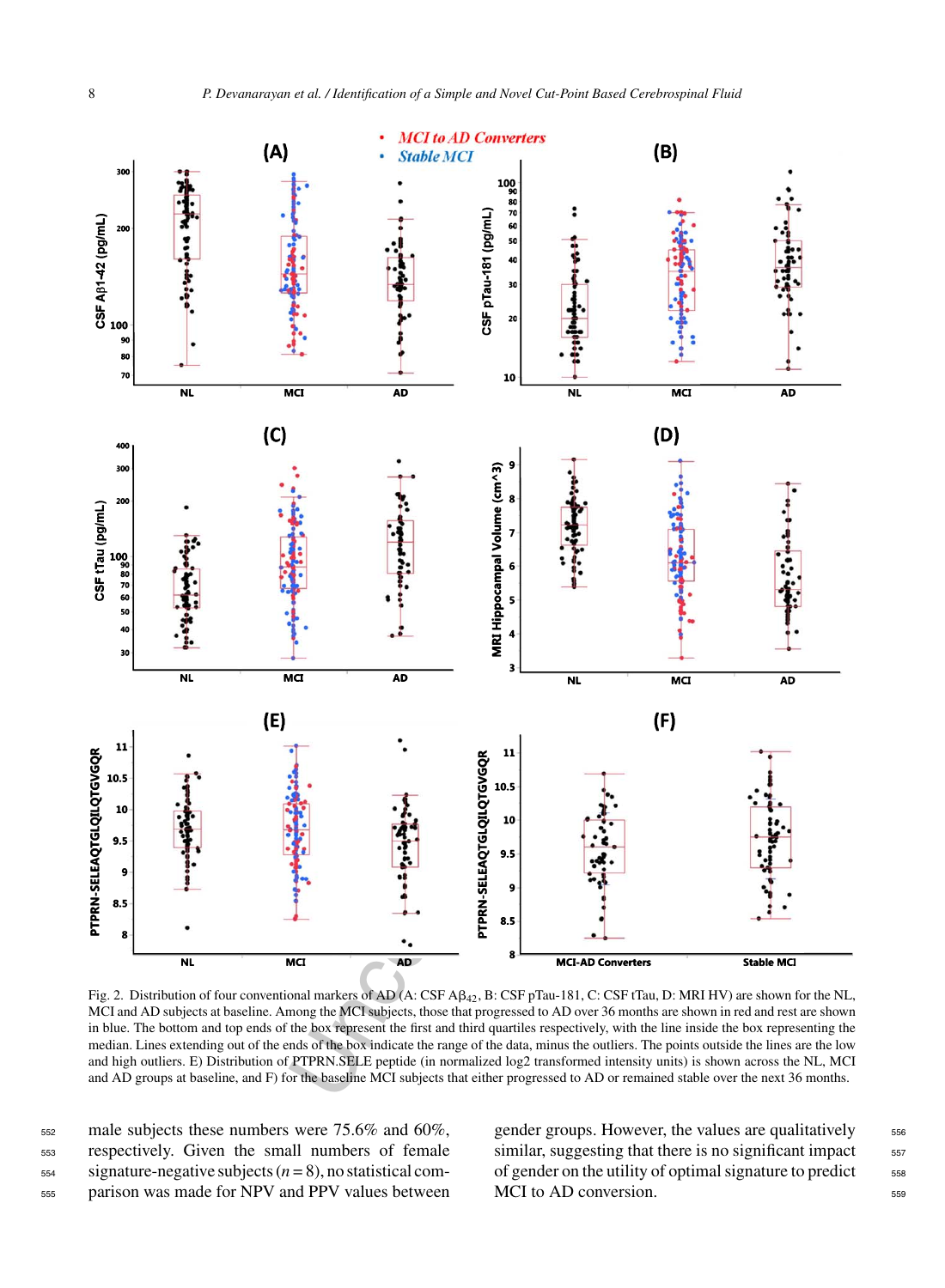|             |                                                                          |            |            | Performance of optimal signatures                            |                                                        |                            |                                                                     |
|-------------|--------------------------------------------------------------------------|------------|------------|--------------------------------------------------------------|--------------------------------------------------------|----------------------------|---------------------------------------------------------------------|
| Data type   | Diagnostic Criteria for<br>Signature positive                            |            |            | AD versus Normal<br>Diagnosis<br>(internal cross-validation) | 36 m MCI Progression to AD<br>(independent validation) |                            |                                                                     |
|             |                                                                          | <b>PPV</b> | <b>NPV</b> | Accuracy                                                     | <b>PPV</b><br>(MCI to AD)                              | <b>NPV</b><br>(Stable MCI) | Accuracy                                                            |
| AT          | tTau/A $\beta_{1-42} > 0.59$                                             | 71.6%      | 80.5%      | 76.5%                                                        | 58.1%                                                  | 66.1%                      | 61.7%                                                               |
| HV          | $HV < 6.41$ and $ApoE4+$                                                 | 92.7%      | 74.8%      | 79.6%                                                        | 61.2%                                                  | 60.5%                      | 60.7%                                                               |
| $AT + HV$   | $HV < 7.0$ , pTau > 18.1, and<br>tTau/A $\beta_{1-42} > 0.36$            | 73.4%      | 78.4%      | 76.3%                                                        | 60.2%                                                  | 70.2%                      | 64.4%                                                               |
| $AT + HV +$ | HV <7.65, pTau/Aβ <sub>1-42</sub>                                        | 75%        | 79.6%      | 77.6%                                                        | 61.6%                                                  | 77.6%                      | 67.4%                                                               |
|             | $>0.09$ , and PTPRN.SELE <                                               |            |            |                                                              |                                                        |                            |                                                                     |
|             | 10.22                                                                    |            |            |                                                              |                                                        |                            |                                                                     |
|             | (A)                                                                      |            |            |                                                              |                                                        | (B)                        |                                                                     |
| 1.0<br>0.8  | --- Signature negative<br>--- Signature positive<br>Hazard Ratio $= 2.2$ |            |            | 1.0<br>ogression<br>0.8                                      |                                                        |                            | --- Signature negati<br>--- Signature positi<br>Hazard Ratio $=$ 4. |

Table 2



Fig. 3. Time to progression profiles of the signature positive versus signature negative MCI subjects with the shaded 95% confidence bands are shown here via Kaplan-Meier analysis. The effect of signature based on only the conventional markers (HV and AT) is illustrated in (A) and the signature with both the conventional markers and the novel PTPRN.SELE peptide from the MRM panel is shown in (B). Patients meeting the signature criterion that includes this PTPRN peptide experience 4.3-fold faster progression to AD (hazard ratio = 4.4), relative to the 2.2-fold faster progression without this peptide.

| Table 3                                                                  |
|--------------------------------------------------------------------------|
| Time to progression (T2P) of MCI subjects to AD using optimal signatures |

| Data type   | Diagnostic Criteria for                  |    | <b>Signature Negative</b> |    | Signature Positive        | Hazard                |  |
|-------------|------------------------------------------|----|---------------------------|----|---------------------------|-----------------------|--|
|             | Signature positive                       |    | T <sub>2</sub> P (months) | N  | T <sub>2</sub> P (months) | Ratio                 |  |
|             |                                          |    | Q1, Q2, Q3                |    | Q1, Q2, Q3                | $(95\% \text{ C.I.})$ |  |
| AT          | tTau/A $\beta_{1-42} > 0.59$             | 59 | 23.4, 71.6, 108           | 76 | 13.6, 25.7, 72.0          | 1.9(1.2, 3.1)         |  |
| HV          | $HV < 6.41$ and $ApoE4+$                 | 86 | 18.6, 48.2, 108           | 49 | 13.1, 31.5, 60.0          | 2.0(1.3, 3.2)         |  |
| $AT + HV$   | $HV < 7.0$ , pTau >18.1, and             | 57 | 24.4, 71.6, 108           | 78 | 12.6, 25.7, 72.0          | 2.2(1.4, 3.6)         |  |
|             | tTau/A $\beta_{1-42} > 0.36$             |    |                           |    |                           |                       |  |
| $AT + HV +$ | HV <7.65, pTau/A $\beta_{1-42} > 0.09$ , | 49 | 48.0, 96.5, 120           | 86 | 12.7, 24.1, 54.9          | 4.3(2.5, 7.7)         |  |
| MRM         | and PTPRN.SELE $<$ 10.22                 |    |                           |    |                           |                       |  |

<sup>560</sup> *Other peptides and prediction of MCI to AD* <sup>561</sup> *conversion*

 In the current study, PTPRN emerged via an unbi- ased algorithm as the optimal analyte to combine with conventional biomarkers for disease-state clas-sification. It should be noted that other CSF peptides have previously been shown to enhance prediction of 566 MCI to AD conversion  $[20, 27, 33-37]$ . We therefore examined the performance of other peptides 568 by sequentially removing the top-performing pep-<br><sub>569</sub> tide from the MRM pool and re-running the unbiased  $570$ algorithm to identify a new signature for disease-state  $571$ classification. This signature was then used to predict  $\frac{572}{2}$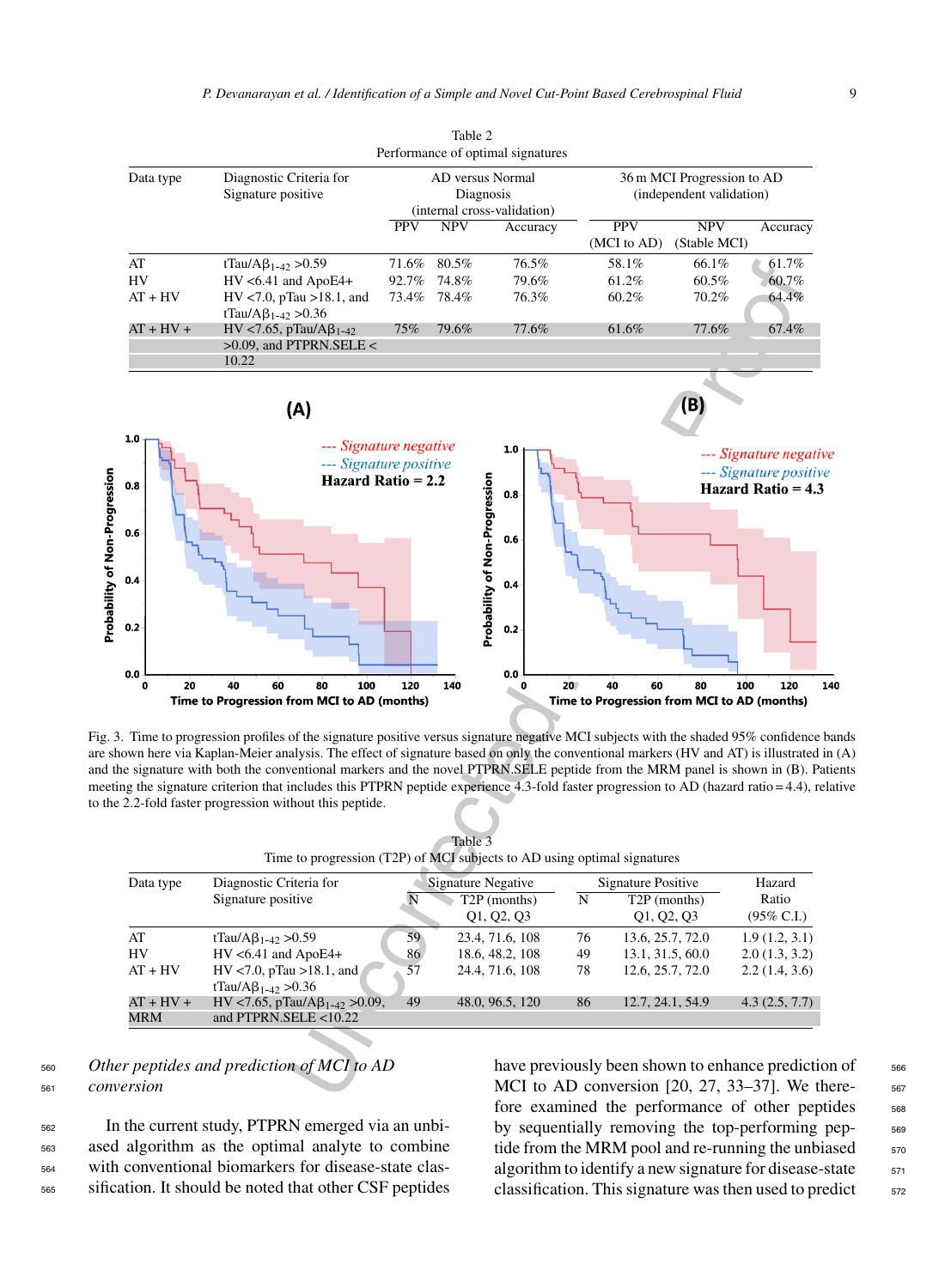| Table 4                                                                                                                             |
|-------------------------------------------------------------------------------------------------------------------------------------|
| Time to progression (T2P) of MCI subjects to AD using optimal and other candidate signatures for the AT+HV+MRM scenario. Please see |
| text for definitions of abbreviations                                                                                               |

| Diagnostic Criteria for                                                                                                    | <b>Signature Negative</b> |                                         | Signature Positive |                                         | Hazard Ratio          |
|----------------------------------------------------------------------------------------------------------------------------|---------------------------|-----------------------------------------|--------------------|-----------------------------------------|-----------------------|
| Signature positive                                                                                                         | N                         | T <sub>2</sub> P (months)<br>Q1, Q2, Q3 | N                  | T <sub>2</sub> P (months)<br>Q1, Q2, Q3 | $(95\% \text{ C.I.})$ |
| HV <7.65, pTau/A $\beta_{1-42} > 0.09$ , and<br>PTPRN. SELE < 10.22                                                        | 49                        | 48.0, 96.5, 120                         | 86                 | 12.7, 24.1, 54.9                        | 4.3 $(2.5, 7.7)$      |
| HV <7.99, pTau/A $\beta_{1-42} > 0.07$ , tTau<br>$AB_{1-42} > 0.25$ , FABPH.SIVT ><br>13.96, and <b>NPTXR, ELDV</b> <22.44 | 42                        | 38.8, 96.6, 120                         | 93                 | 13.3, 24.3, 71.6                        | 3.8 $(2.2, 7.1)$      |
| $HV < 7.61$ , tTau/A $\beta_{1-42} > 0.28$ , pTau<br>>16.65, tTau >58, and $AMD. IVOF$<br>< 21.95                          | 54                        | 34.6, 84.0, 120                         | 81                 | 12.7, 24.1, 54.9                        | 3.3(2.0, 5.5)         |

 MCI-AD conversion. The top three resulting signa- tures and their performances are shown in Table 4. As shown, several other peptides improve predictive per- formance beyond conventional biomarkers alone. For example, combinations of heart fatty-acid binding protein (FABPH.SIVT) with the neuronal pentraxin receptor (NPTXR.ELDV) as well as peptidyl-glycine alpha-amidatingmonooxygenase (AMD.IVQF) have hazard ratios of 3.8 and 3.3 respectively, outperform- ing conventional biomarkers (HV+AT) which have a hazard ratio of 2.2 (Table 3).

#### <sup>584</sup> **DISCUSSION**

#### <sup>585</sup> *Summary*

 We examined the ability of a simple optimized mul- tivariate signature comprising conventional biomark- ers combined with an array of novel CSF peptides from the ADNI database to both classify AD dis- ease state and to predict MCI to AD conversion. We observed that both conventional AD biomark- $_{592}$  ers (HV and CSF pTau/A $\beta_{42}$  ratio) and conventional biomarkers combined with an array of novel CSF peptides performed similarly in terms of classifying disease state (AD versus NL). However, when these optimized signatures were applied to an indepen- dent group of MCI subjects, the signature combining conventional markers with a novel peptide analyte derived from PTPRN substantially outperformed the conventional biomarkers in predicting MCI to AD conversion by nearly twofold. In addition, the com- bined signature contains only four elements: HV, CSF A $\beta_{42}$ , tTau, and the PTPRN.SELE peptide, thus mak- ing it simple enough to be tractable for clinical and research purposes. These data may also open new lines of investigation regarding the role of PTPRN in

 $AD$  as well as confirming and extending the proposed  $607$  $AT(N)$  framework for AD biomarkers.  $608$ 

## *PTPRN and AD* 609

42 38.8, 96.6, 120 93 13.3, 24.3, 71.6 38.<br>
54 34.6, 84.0, 120 81 12.7, 24.1, 54.9 3.8<br>
54 34.6, 84.0, 120 81 12.7, 24.1, 54.9 3.8<br>
54 34.6, 84.0, 120 81 12.7, 24.1, 54.9 3.8<br>
improve predictive per-<br>
improve probability PTPRN is expressed widely in neurons through-<br> $610$ out the mouse and human brain, including areas  $611$ associated with AD neurodegeneration such as 612 hippocampus and neocortex  $[38, 39]$ . It is a  $613$ membrane-spanning protein phosphatase with cyto-<br><sup>614</sup> plasmic and luminal components and is found in 615 the membranes of secretory granules. The gene for  $616$ **PTPRN** is also highly expressed in pancreatic islet  $617$ cells, and antibodies against this protein are found 618 in type 1 diabetes, hence its alternative name islet- $_{619}$ antigen 2 [40]. Deficiency in PTPRN is associated  $620$ with glucose intolerance in animal models  $[41]$  as  $\qquad \qquad \text{621}$ well as impaired learning  $[42]$ . Given the associations  $622$ between diabetes, insulin resistance and AD  $[43-45]$ ,  $623$ it is possible that the PTPRN/AD association seen in  $624$ the current study points to a new and specific role  $625$ for metabolic dysregulation in the pathophysiology  $\qquad \circ \circ$ of AD to complement other metabolic hypotheses of  $\qquad \qquad$  627  $AD [46, 47]$ .

Several previous studies have identified PTPRN as 629 a potential marker of AD. For example, downregula- 630 tion of the expression of the PTPRN gene has been  $631$ observed in the hippocampus of sporadic AD subjects  $632$ [48] as well as the posterior cingulate area of early- 633 onset AD and presenilin-1 mutation-related dementia 634 [49]. In addition, when incorporated into a three-gene  $\qquad$  635 classifier, PTPRN expression levels have been found 636 to discriminate between patients with AD pathology 637 and no symptoms, and those with only AD pathology  $\qquad \circ$ [50]. Finally, in a preliminary study of genetic interac- 639 tions with CSF pTau levels for predicting MCI to AD 640 conversion, PTPRN levels showed differences with 641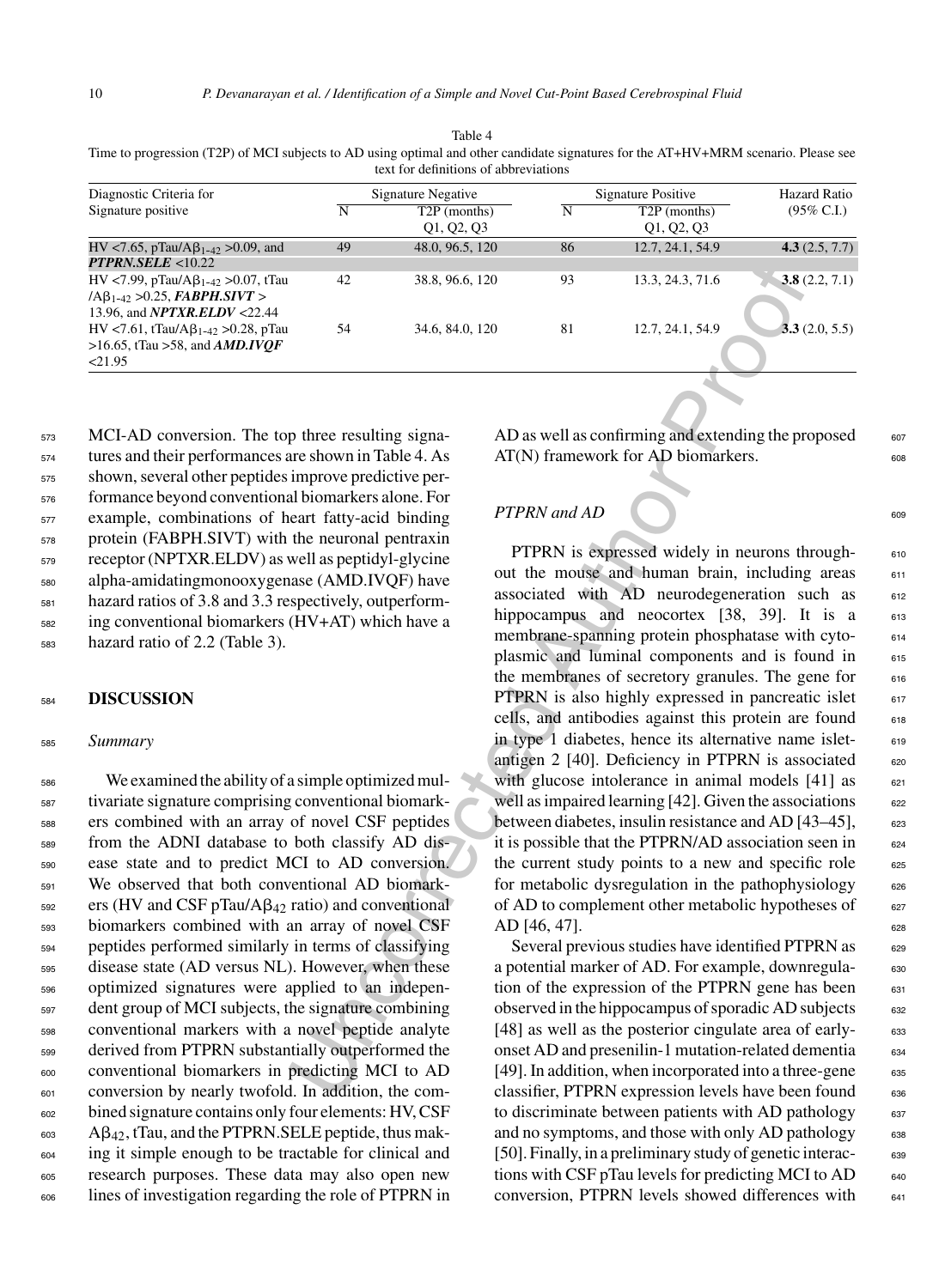<sup>642</sup> respect to CSF pTau levels in MCI to AD converters <sup>643</sup> compared to non-converters [51].

 It is important to note that other CSF peptides may also be used in conjunction with conven- tional biomarkers to predict MCI to AD conversion. <sup>647</sup> Here, we found that heart fatty-acid binding pro- tein, the neuronal pentraxin receptor, as well as peptidyl-glycine alpha amidatingmonooxygenase, when combined with conventional biomarkers, all predict MCI to AD conversion better than conven- tional biomarkers alone (Table 4). While all of these peptides have previously been implicated in neu- rodegenerative disease [34, 35, 52–60], they do not outperform the combined PTPRN+AT+HV signa- ture, which has the additional advantage of containing only four markers, thus amenable to use in clinical practice.

## <sup>659</sup> *Implications of the prediction of MCI-AD* <sup>660</sup> *conversion*

 Over the years, several groups have examined the ability of multi-modal combination biomarkers (i.e., combinations of imaging, cognitive, body fluid, and other markers) to predict the conversion of MCI to AD. Ideally, utilizing an approach such as the AT(N) framework, a combination biomarker should merge several orthogonal measurements reflecting different underlying biological processes. Larger combina- tions of biomarkers have the potential to increase the predictive power of the combination biomarker. The multiplicity of biomarkers is limited by clinical real- ity such that it is often impractical and costly to obtain multiple studies in individual patients. Therefore, a challenge in developing combination biomarkers is to develop combinations that provide high predictive MCI to AD accuracy and are clinically feasible.

 Here, we have identified a 4-marker signature 678 that combines volumetric MRI and CSF testing, both feasible clinical tests, that outperforms stan- dard biomarkers in the prediction of MCI to AD. Although other studies have found that combinations of volumetric MRI and CSF measures can predict MCI to AD conversion [61–66], a unique aspect of the current biomarker signature is that it was ini- tially developed using disease state markers from one population of subjects, and then validated on an inde- pendent group of individuals with MCI, increasing its generalizability. As expected, the external cross- validation used in the current study diminished the accuracy values compared to those observed for inter-nal validation (see Table 2). However, the accuracy

of MCI to AD prediction of current "gold standard" 692 biomarkers of AT and HV was substantially bolstered 693 by adding a single additional peptide (PTPRN). In 694 addition, because the 4-marker signature is in the 695 form of simple decision cut-points, it can readily 696 be applied for clinical trial patient enrollment and 697 in clinical practice for physicians without the need 698 for complex calculations. It will be beneficial in the 699 future to evaluate the performance of this signature  $700$ in databases containing other neurodegenerative diseases to determine the specificity of these markers  $\frac{702}{202}$ against related illnesses. In addition, further evaluation and validation of PTPRN as a diagnostic and <sup>704</sup> progression marker for patients with early signs of  $\frac{705}{600}$ cognitive impairment, in conjunction with the core  $706$ beta-amyloid and tau markers, in line with the ATN  $_{707}$ construct proposed in the 2018 NIA-AA consensus paper may provide additional insights about AD  $\qquad$  709  $pathology.$   $710$ 

# **ACKNOWLEDGMENTS**

The authors thank Dr. Clifford Jack from the Mayo  $_{712}$ Clinic for his constructive comments about an earlier  $\frac{713}{213}$ version of this manuscript. The authors also thank  $\frac{714}{2}$ Dr. Danielle Harvey from UC Davis for providing 715 valuable input regarding the ADNI imaging data.  $716$ 

n ecceptor, as well as in clinical practice for physicials and incomenate that<br>indianyononoxygenase, for complex calculations, It will be beneficial<br>minomocoxygenase, for complex calculations, It will be beneficial<br>into lo Data collection and sharing for this project was 717 funded by the Alzheimer's Disease Neuroimag-<br>  $718$ ing Initiative (ADNI) (National Institutes of Health 719 Grant U01 AG024904) and DOD ADNI (Department  $_{720}$ of Defense award number W81XWH-12-2-0012).  $\frac{721}{221}$ ADNI is funded by the National Institute on Aging,  $\frac{722}{2}$ the National Institute of Biomedical Imaging and  $\frac{723}{20}$ Bioengineering, and through generous contributions  $\frac{724}{6}$ from the following: AbbVie, Alzheimer's Asso- <sup>725</sup> ciation; Alzheimer's Drug Discovery Foundation;  $_{726}$ Araclon Biotech; BioClinica, Inc.; Biogen; Bristol-Myers Squibb Company; CereSpir, Inc.; Eisai Inc.; 728 Elan Pharmaceuticals, Inc.; Eli Lilly and Company;  $\frac{728}{2}$ EuroImmun; F. Hoffmann-La Roche Ltd and its affili-<br>  $730$ ated company Genentech, Inc.; Fujirebio; GE Health- <sup>731</sup> care; IXICO Ltd.; Janssen Alzheimer Immunother-<br>
732 apy Research & Development, LLC.; Johnson & 733 Johnson Pharmaceutical Research & Development 734 LLC.; Lumosity; Lundbeck; Merck & Co., Inc.; 735 Meso Scale Diagnostics, LLC.; NeuroRx Research; 736 Neurotrack Technologies; Novartis Pharmaceuticals  $\frac{737}{737}$ Corporation; Pfizer Inc.; Piramal Imaging; Servier; 738 Takeda Pharmaceutical Company; and Transition 739 Therapeutics. The Canadian Institutes of Health 740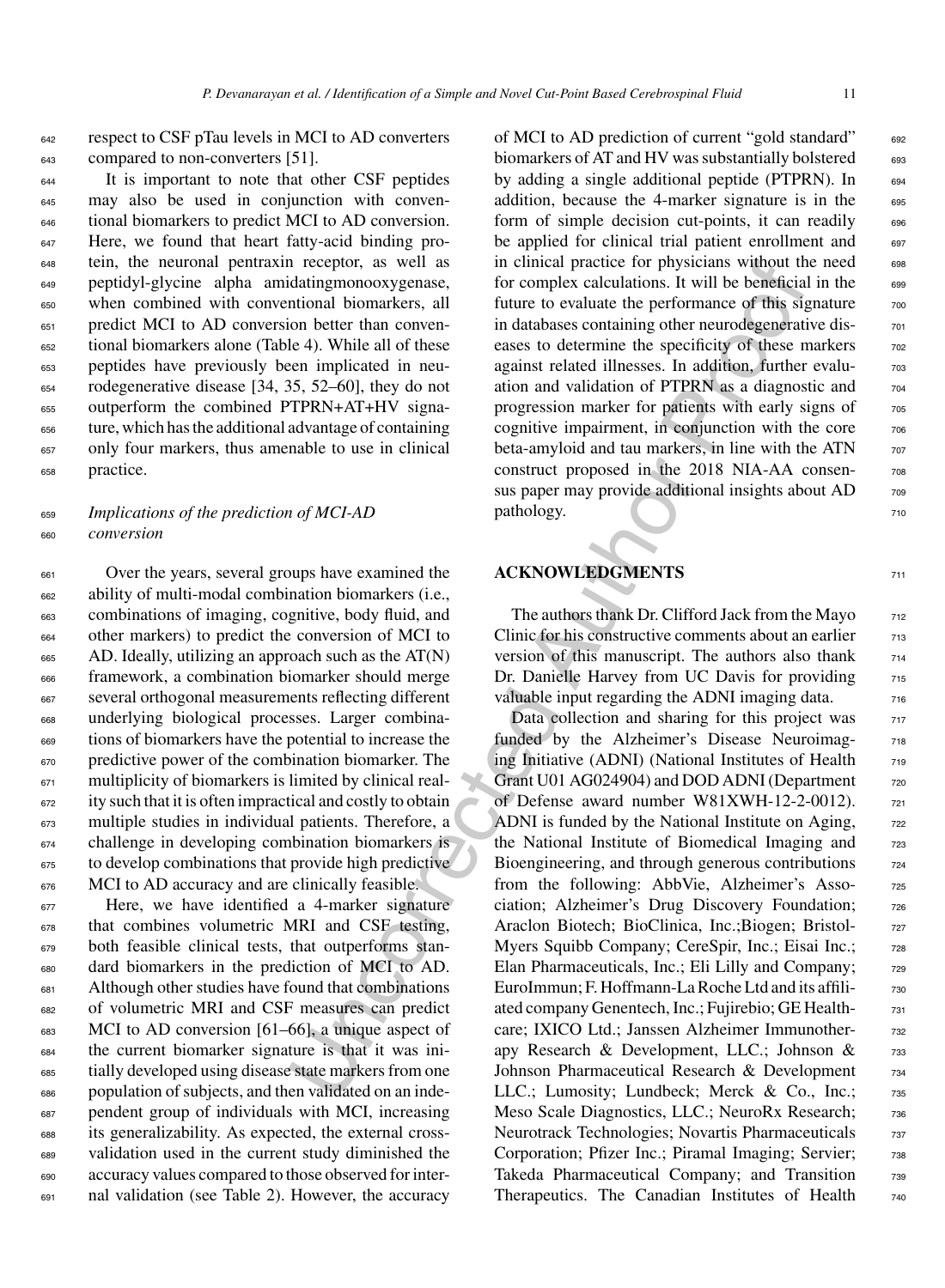Research is providing funds to support ADNI clin- ical sites in Canada. Private sector contributions are facilitated by the Foundation for the National Insti- tutes of Health [\(http://www.fnih.org\)](http://www.fnih.org). The grantee organization is the Northern California Institute for Research and Education, and the study is coordinated by the Alzheimer's Disease Cooperative Study at the University of California, San Diego. ADNI data are disseminated by the Laboratory for Neuro Imaging at the University of Southern California.

<sup>751</sup> Authors' disclosures available online (https:// <sup>752</sup> [www.j-alz.com/manuscript-disclosures/18-0905r2\)](https://www.j-alz.com/manuscript-disclosures/18-0905r2).

#### <sup>753</sup> **SUPPLEMENTARY MATERIAL**

<sup>754</sup> The supplementary material is available in the <sup>755</sup> electronic version of this article: http://dx.doi.org/ <sup>756</sup> [10.3233/JAD-180905.](http://dx.doi.org/10.3233/JAD-180905)

## <sup>757</sup> **REFERENCES**

- <sup>758</sup> [1] Leifer BP (2003) Early diagnosis of Alzheimer's disease: <sup>759</sup> Clinical and economic benefits. *J Am Geriatr Soc* **51**, S281- <sup>760</sup> S288.
- <sup>761</sup> [2] Prince M, Bryce R, Ferri C (2011) *World Alzheimer Report* <sup>762</sup> *2011: The benefits of early diagnosis and intervention*, <sup>763</sup> Alzheimer's Disease International, London, UK.
- <sup>764</sup> [3] Steinberg M, Shao H, Zandi P, Lyketsos CG, Welsh-Bohmer <sup>765</sup> KA, Norton MC, Breitner JC, Steffens DC, Tschanz JT <sup>766</sup> (2008) Point and 5-year period prevalence of neuropsychi-<sup>767</sup> atric symptoms in dementia: The Cache County Study. *Int* <sup>768</sup> *J Geriatr Psychiatry* **23**, 170-177.
- <sup>769</sup> [4] Roque M, Salva A, Vellas B (2013) Malnutrition in <sup>770</sup> community-dwelling adults with dementia (NutriAlz Trial). <sup>771</sup> *J Nutr Health Aging* **17**, 295-299.
- <sup>772</sup> [5] Ngandu T, Lehtisalo J, Solomon A, Levalahti E, Ahtiluoto S, ¨ 773 Antikainen R, Bäckman L, Hänninen T, Jula A, Laatikainen <sup>774</sup> T (2015) A 2 year multidomain intervention of diet, exer-<sup>775</sup> cise, cognitive training, and vascular risk monitoring versus <sup>776</sup> control to prevent cognitive decline in at-risk elderly peo-<sup>777</sup> ple (FINGER): A randomised controlled trial. *Lancet* **385**, <sup>778</sup> 2255-2263.
- <sup>779</sup> [6] Petersen RC, Smith GE, Waring SC, Ivnik RJ, Tangalos <sup>780</sup> EG, Kokmen E (1999) Mild cognitive impairment: Clinical <sup>781</sup> characterization and outcome. *Arch Neurol* **56**, 303-308.
- <sup>782</sup> [7] Small GW, Kepe V, Ercoli LM, Siddarth P, Bookheimer SY, <sup>783</sup> Miller KJ, Lavretsky H, Burggren AC, Cole GM, Vinters <sup>784</sup> HV (2006) PET of brain amyloid and tau in mild cognitive <sup>785</sup> impairment. *N Engl J Med* **355**, 2652-2663.
- <sup>786</sup> [8] Egan MF, Kost J, Tariot PN, Aisen PS, Cummings JL, Vellas <sup>787</sup> B, Sur C, Mukai Y, Voss T, Furtek C (2018) Randomized trial <sup>788</sup> of verubecestat for mild-to-moderate Alzheimer's disease. <sup>789</sup> *N Engl J Med* **378**, 1691-1703.
- <sup>790</sup> [9] Ketter N, Brashear HR, Bogert J, Di J, Miaux Y, Gass A, <sup>791</sup> Purcell DD, Barkhof F, Arrighi HM (2017) Central review <sup>792</sup> of amyloid-related imaging abnormalities in two phase <sup>793</sup> III clinical trials of bapineuzumab in mild-to-moderate <sup>794</sup> Alzheimer's disease patients. *J Alzheimers Dis* **57**, 557-573.
- [10] Bayer AJ, Bullock R, Jones RW, Wilkinson D, Paterson K,  $\frac{795}{2}$ Jenkins L, Millais S, Donoghue S (2005) Evaluation of the <sup>796</sup> safety and immunogenicity of synthetic A $\beta$ 42 (AN1792) in  $\qquad$  797 patients with AD. *Neurology* **64**, 94-101. <sup>798</sup>
- [11] Llano DA, Laforet G, Devanarayan V (2011) Derivation 799 of a new ADAS-cog composite using tree-based multivari-<br>soc ate analysis: Prediction of conversion from mild cognitive 801 impairment to Alzheimer disease. *Alzheimer Dis Assoc Dis-* 802 *ord* **25**, 73-84. 803
- [12] Swords GM, Nguyen LT, Mudar RA, Llano DA (2018) 804 Auditory system dysfunction in Alzheimer disease and its 805 prodromal states: A review. *Ageing Res Rev* 44, 49-59. 806
- [13] Anderson ED, Wahoske M, Huber M, Norton D, Li Z, 807 Koscik RL, Umucu E, Johnson SC, Jones J, Asthana S 808 (2016) Cognitive variability—A marker for incident MCI 809 and AD: An analysis for the Alzheimer's Disease Neu-<br>810 roimaging Initiative. *Alzheimers Dement (Amst)* **4**, 47-55. <sup>811</sup>
- [14] Henriques AD, Benedet AL, Camargos EF, Rosa-Neto P, 812 Nóbrega OT (2018) Fluid and imaging biomarkers for 813 Alzheimer's disease: Where we stand and where to head 814 to. *Exp Gerontol* **107**, 169-177. <sup>815</sup>
- [15] Blennow K, Dubois B, Fagan AM, Lewczuk P, de Leon 816 MJ, Hampel H (2015) Clinical utility of cerebrospinal fluid 817 biomarkers in the diagnosis of early Alzheimer's disease. 818 *Alzheimers Dement* **11**, 58-69. <sup>819</sup>
- [16] Jack CR, Bennett DA, Blennow K, Carrillo MC, Dunn B, 820 Haeberlein SB, Holtzman DM, Jagust W, Jessen F, Kar- 821 lawish J (2018) NIA-AA Research Framework: Toward 822 a biological definition of Alzheimer's disease. Alzheimers 823 *Dement* **14**, 535-562. <sup>824</sup>
- [17] Jack CR, Bennett DA, Blennow K, Carrillo MC, Feld- 825 man HH, Frisoni GB, Hampel H, Jagust WJ, Johnson 826 KA, Knopman DS  $(2016)$  A/T/N: An unbiased descriptive  $827$ classification scheme for Alzheimer disease biomarkers. 828 *Neurology* **87**, 539-547. <sup>829</sup>
- [18] Sunderland T, Linker G, Mirza N, Putnam KT, Friedman 830 DL, Kimmel LH, Bergeson J, Manetti GJ, Zimmermann 831 M, Tang B, Bartko JJ, Cohen RM (2003) Decreased beta- 832 amyloid1-42 and increased tau levels in cerebrospinal fluid ass of patients with Alzheimer disease. *JAMA* **289**, 2094-2103. <sup>834</sup>
- [19] Shaw LM, Vanderstichele H, Knapik-Czajka M, Clark CM, <sup>835</sup> Aisen PS, Petersen RC, Blennow K, Soares H, Simon A, 836 Lewczuk P (2009) Cerebrospinal fluid biomarker signa-<br>837 ture in Alzheimer's disease neuroimaging initiative subjects. 838 *Ann Neurol* **65**, 403-413. 839
- Concertainty Study of the cost 5, 734, 44, and the cost 17, 23, 34, 44, and 25, 2013 (Notice Study of The Concertainty Study (201) California (California Author System Concertainty and Author System (201) And<br>california ( [20] Llano DA, Bundela S, Mudar RA, Devanarayan V, 840 Alzheimer's Disease Neuroimaging Initiative (2017) A mul- <sup>841</sup> tivariate predictive modeling approach reveals a novel CSF 842 peptide signature for both Alzheimer's disease state classi- <sup>843</sup> fication and for predicting future disease progression. *PLoS* 844 *One* **12**, e0182098. 845
	- [21] Chen G, Zhong H, Belousov A, Devanarayan V (2015) 846 A PRIM approach to predictive-signature development for 847 patient stratification. *Stat Med* 34, 317-342. 848
	- [22] Huang X, Sun Y, Trow P, Chatterjee S, Chakravartty A, Tian 849 L, Devanarayan V (2017) Patient subgroup identification for  $\qquad$  850 clinical drug development. *Stat Med* **36**, 1414-1428. <sup>851</sup>
	- [23] Mattsson N, Zetterberg H, Hansson O, Andreasen N, Par- 852 netti L, Jonsson M, Herukka S-K, van der Flier WM, 853 Blankenstein MA, Ewers M (2009) CSF biomarkers and 854 incipient Alzheimer disease in patients with mild cognitive 855 impairment. *JAMA* **302**, 385-393. <sup>856</sup>
	- [24] Dale AM, Fischl B, Sereno MI (1999) Cortical surface- <sup>857</sup> based analysis: I. Segmentation and surface reconstruction. 858 *Neuroimage* 9, 179-194. 859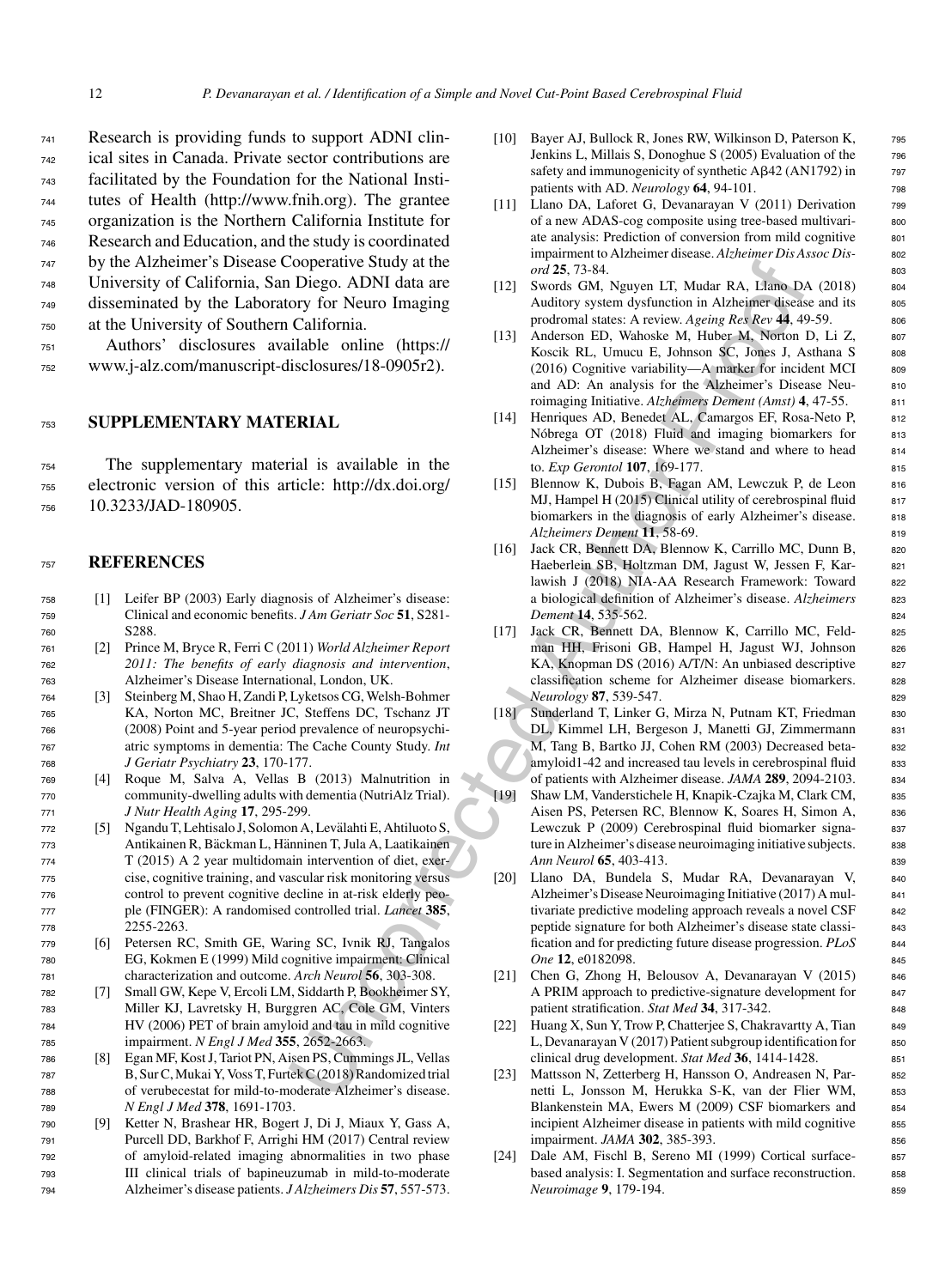974

- <sup>860</sup> [25] Fischl B, Sereno MI, Dale AM (1999) Cortical surface-<sup>861</sup> based analysis: II: Inflation, flattening, and a surface-based <sup>862</sup> coordinate system. *Neuroimage* **9**, 195-207.
- <sup>863</sup> [26] Fischl B, Sereno MI, Tootell RB, Dale AM (1999) <sup>864</sup> High-resolution intersubject averaging and a coordinate <sup>865</sup> system for the cortical surface. *Hum Brain Mapp* **8**, 866 272-284
- <sup>867</sup> [27] Spellman DS, Wildsmith KR, Honigberg LA, Tuefferd <sup>868</sup> M, Baker D, Raghavan N, Nairn AC, Croteau P, Schirm <sup>869</sup> M, Allard R, Lamontagne J, Chelsky D, Hoffmann S, <sup>870</sup> Potter WZ; Alzheimer's Disease Neuroimaging Initiative; <sup>871</sup> Foundation for NIH (FNIH) Biomarkers Consortium CSF <sup>872</sup> Proteomics Project Team (2015) Development and evalu-<sup>873</sup> ation of a multiplexed mass spectrometry based assay for <sup>874</sup> measuring candidate peptide biomarkers in Alzheimer's <sup>875</sup> Disease Neuroimaging Initiative (ADNI) CSF. *Proteomics* <sup>876</sup> *Clin Appl* **9**, 715-731.
- <sup>877</sup> [28] Friedman J, Hastie T, Tibshirani R (2010) Regularization <sup>878</sup> paths for generalized linear models via coordinate descent. <sup>879</sup> *J Stat Softw* **33**, 1.
- <sup>880</sup> [29] Efron B, Tibshirani RJ (1994) *An introduction to the boot-*<sup>881</sup> *strap*, CRC Press.
- iain AC. Consensus Relington (Coltzier Schemer Proof (Coltzier Schemer Accelsion (Coltzier Schemer Author Consensus Consensus Consensus Consensus Consensus Consensus Consensus Consensus Relington (Coltzier Schemer Author <sup>882</sup> [30] Shi L, Campbell G, Jones WD, Campagne F, Wen Z, Walker <sup>883</sup> SJ, Su Z, Chu TM, Goodsaid FM, Pusztai L, Shaughnessy <sup>884</sup> JD Jr, Oberthuer A, Thomas RS, Paules RS, Fielden M, Bar-<sup>885</sup> logie B, Chen W, Du P, Fischer M, Furlanello C, Gallas BD, <sup>886</sup> Ge X, Megherbi DB, Symmans WF, Wang MD, Zhang J, <sup>887</sup> Bitter H, Brors B, Bushel PR, Bylesjo M, Chen M, Cheng J, <sup>888</sup> Cheng J, Chou J, Davison TS, Delorenzi M, Deng Y, Deva-<sup>889</sup> narayan V, Dix DJ, Dopazo J, Dorff KC, Elloumi F, Fan <sup>890</sup> J, Fan S, Fan X, Fang H, Gonzaludo N, Hess KR, Hong <sup>891</sup> H, Huan J, Irizarry RA, Judson R, Juraeva D, Lababidi S, <sup>892</sup> Lambert CG, Li L, Li Y, Li Z, Lin SM, Liu G, Lobenhofer <sup>893</sup> EK, Luo J, Luo W, McCall MN, Nikolsky Y, Pennello GA, <sup>894</sup> Perkins RG, Philip R, Popovici V, Price ND, Qian F, Scherer <sup>895</sup> A, Shi T, Shi W, Sung J, Thierry-Mieg D, Thierry-Mieg J, <sup>896</sup> Thodima V, Trygg J, Vishnuvajjala L, Wang SJ, Wu J, Wu <sup>897</sup> Y, Xie Q, Yousef WA, Zhang L, Zhang X, Zhong S, Zhou Y, <sup>898</sup> Zhu S, Arasappan D, Bao W, Lucas AB, Berthold F, Bren-<sup>899</sup> nan RJ, Buness A, Catalano JG, Chang C, Chen R, Cheng Y, <sup>900</sup> Cui J, Czika W, Demichelis F, Deng X, Dosymbekov D, Eils <sup>901</sup> R, Feng Y, Fostel J, Fulmer-Smentek S, Fuscoe JC, Gatto L, <sup>902</sup> Ge W, Goldstein DR, Guo L, Halbert DN, Han J, Harris SC, <sup>903</sup> Hatzis C, Herman D, Huang J, Jensen RV, Jiang R, Johnson <sup>904</sup> CD, Jurman G, Kahlert Y, Khuder SA, Kohl M, Li J, Li L, Li <sup>905</sup> M, Li QZ, Li S, Li Z, Liu J, Liu Y, Liu Z, Meng L, Madera M, <sup>906</sup> Martinez-Murillo F, Medina I, Meehan J, Miclaus K, Mof-<sup>907</sup> fitt RA, Montaner D, Mukherjee P, Mulligan GJ, Neville P, <sup>908</sup> Nikolskaya T, Ning B, Page GP, Parker J, Parry RM, Peng <sup>909</sup> X, Peterson RL, Phan JH, Quanz B, Ren Y, Riccadonna S, <sup>910</sup> Roter AH, Samuelson FW, Schumacher MM, Shambaugh <sup>911</sup> JD, Shi Q, Shippy R, Si S, Smalter A, Sotiriou C, Soukup M, <sup>912</sup> Staedtler F, Steiner G, Stokes TH, Sun Q, Tan PY, Tang R, <sup>913</sup> Tezak Z, Thorn B, Tsyganova M, Turpaz Y, Vega SC, Vis-<sup>914</sup> intainer R, von Frese J, Wang C, Wang E, Wang J, Wang W, <sup>915</sup> Westermann F, Willey JC, Woods M, Wu S, Xiao N, Xu J, <sup>916</sup> Xu L, Yang L, Zeng X, Zhang J, Zhang L, Zhang M, Zhao C, <sup>917</sup> Puri RK, Scherf U, Tong W, Wolfinger RD; MAQC Consor-<sup>918</sup> tium (2010) The MicroArray Quality Control (MAQC)-II <sup>919</sup> study of common practices for the development and vali-<sup>920</sup> dation of microarray-based predictive models. *Nat Biotech* <sup>921</sup> **28**, 827-838.
- <sup>922</sup> [31] Shi L, Campbell G, Jones W, Campagne F, Consortium AM <sup>923</sup> (2010) The MicroArray Quality Control (MAQC)-II study <sup>924</sup> of common practices for the development and validation

of microarray-based predictive models. *Nat Biotechnol* **28**, <sup>925</sup> 827-838. 926

- [32] Corder E, Saunders A, Strittmatter W, Schmechel D, Gaskell 927 P, Small G, Roses A, Haines J, Pericak-Vance MA (1993) 928 Gene dose of apolipoprotein E type 4 allele and the risk 929 of Alzheimer's disease in late onset families. *Science* **261**, <sup>930</sup> 921-923. 931
- [33] Westin K, Buchhave P, Nielsen H, Minthon L, Janciauskiene <sup>932</sup> S, Hansson O (2012) CCL2 is associated with a faster rate of 933 cognitive decline during early stages of Alzheimer's disease. <sup>934</sup> *PLoS One* **7**, e30525. <sup>935</sup>
- [34] Chiasserini D, Parnetti L, Andreasson U, Zetterberg H, <sup>936</sup> Giannandrea D, Calabresi P, Blennow K (2010) CSF lev-<br>937 els of heart fatty acid binding protein are altered during 938 early phases of Alzheimer's disease. *J Alzheimers Dis* **22**, <sup>939</sup> 1281-1288. <sup>940</sup>
- [35] Olsson B, Hertze J, Ohlsson M, Nägga K, Höglund K, Basun 941 H, Annas P, Lannfelt L, Andreasen N, Minthon L (2013) <sup>942</sup> Cerebrospinal fluid levels of heart fatty acid binding pro- <sup>943</sup> tein are elevated prodromally in Alzheimer's disease and <sup>944</sup> vascular dementia. *J Alzheimers Dis* **34**, 673-679. <sup>945</sup>
- [36] Kester MI, Teunissen CE, Crimmins DL, Herries EM, <sup>946</sup> Ladenson JH, Scheltens P, van der Flier WM, Morris JC, 947 Holtzman DM, Fagan AM (2015) Neurogranin as a cere-<br>948 brospinal fluid biomarker for synaptic loss in symptomatic 949 Alzheimer disease. *JAMA Neurol* **72**, 1275-1280. <sup>950</sup>
- [37] Craig-Schapiro R, Kuhn M, Xiong C, Pickering EH, Liu 951 J, Misko TP, Perrin RJ, Bales KR, Soares H, Fagan AM 952 (2011) Multiplexed immunoassay panel identifies novel 953 CSF biomarkers for Alzheimer's disease diagnosis and <sup>954</sup> prognosis. *PLoS One* **6**, e18850. <sup>955</sup>
- [38] Cai WW, Wang L, Chen Y (2010) Aspartyl aminopeptidase, 956 encoded by an evolutionarily conserved syntenic gene, is 957 colocalized with its cluster in secretory granules of pancre-<br>958 atic islet cells. *Biosci Biotechnol Biochem* **74**, 2050-2055. <sup>959</sup>
- [39] Uhlén M, Fagerberg L, Hallström BM, Lindskog C, Oksvold sec P, Mardinoglu A, Sivertsson A, Kampf C, Sjöstedt E, 961 Asplund A (2015) Tissue-based map of the human pro-<br>962 teome. *Science* **347**, 1260419. <sup>963</sup>
- [40] Xie J, Zhang B, Lan MS, Notkins AL (1998) Genomic <sup>964</sup> structure and promoter sequence of the insulin-dependent 965 diabetes mellitus autoantigen, IA-2 (PTPRN). *Genomics* **54**, <sup>966</sup> 338-343. <sup>967</sup>
- [41] Saeki K, Zhu M, Kubosaki A, Xie J, Lan MS, Notkins 968 AL (2002) Targeted disruption of the protein tyrosine 969 phosphatase-like molecule IA-2 results in alterations in 970 glucose tolerance tests and insulin secretion. *Diabetes* **51**, <sup>971</sup> 1842-1850. 972
- [42] Nishimura T, Kubosaki A, Ito Y, Notkins AL (2009) Distur- <sup>973</sup> bances in the secretion of neurotransmitters in IA-2/IA-2 $\beta$ null mice: Changes in behavior, learning and lifespan. *Neu-* 975 *roscience* **159**, 427-437. <sup>976</sup>
- [43] Kuusisto J, Koivisto K, Mykkänen L, Helkala E-L, Van- 977 hanen M, Hänninen T, Kervinen K, Kesäniemi YA, 978 Riekkinen PJ, Laakso M (1997) Association between fea- 979 tures of the insulin resistance syndrome and Alzheimer's 980 disease independently of apolipoprotein E4 phenotype: <sup>981</sup> Cross sectional population based study. *BMJ* **315**, 1045- <sup>982</sup> 1049. 983
- [44] Matsuzaki T, Sasaki K, Tanizaki Y, Hata J, Fujimi K, Matsui <sup>984</sup> Y, Sekita A, Suzuki S, Kanba S, Kiyohara Y (2010) Insulin <sup>985</sup> resistance is associated with the pathology of Alzheimer 986 disease The Hisayama Study. *Neurology* **75**, 764-770. <sup>987</sup>
- [45] Schrijvers EM, Witteman J, Sijbrands E, Hofman A, Koud- 988 staal PJ, Breteler M (2010) Insulin metabolism and the risk 989